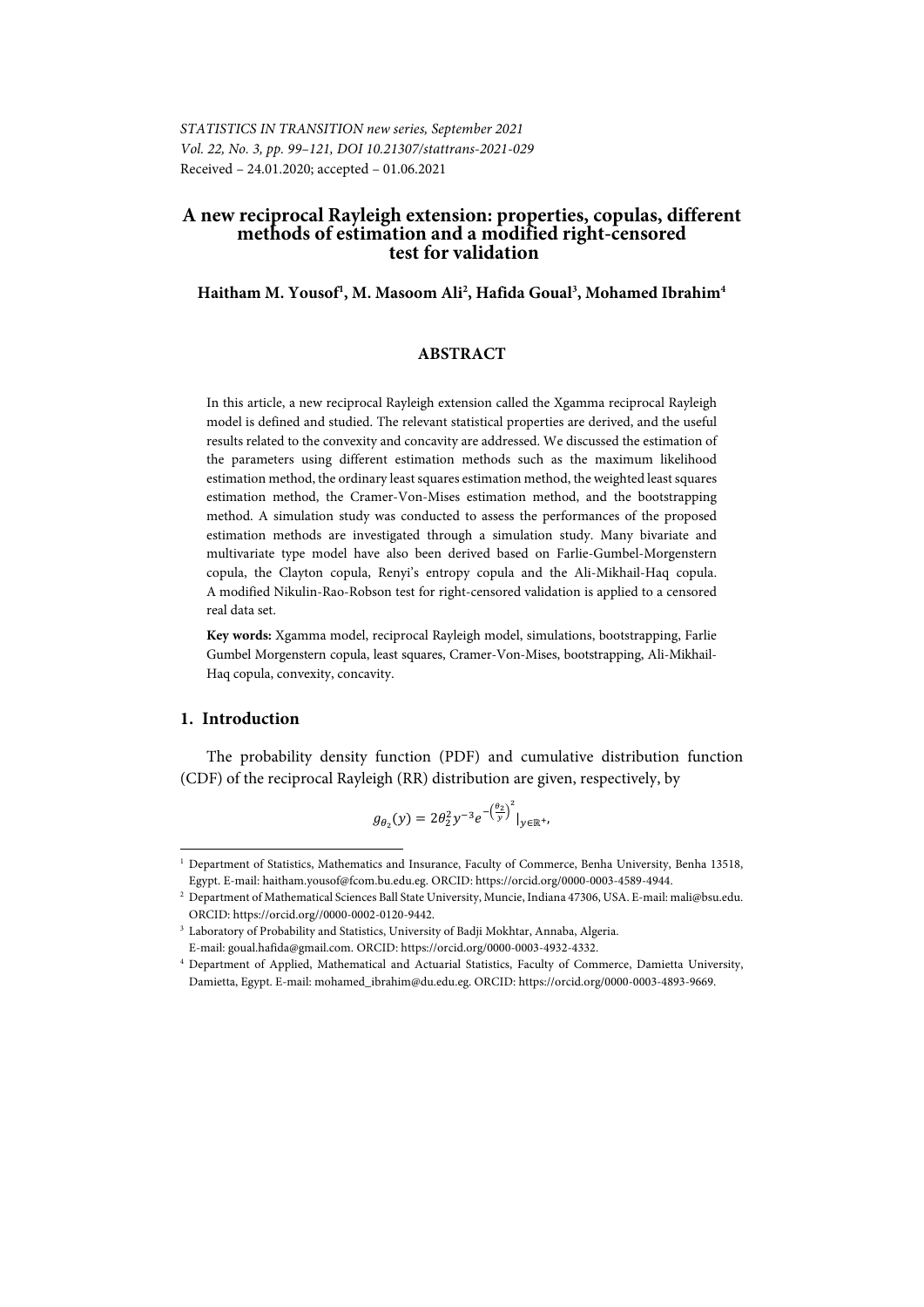and

$$
G_{\theta_2}(y) = e^{-\left(\frac{\theta_2}{y}\right)^2}|_{y \in \mathbb{R}^+}
$$

where  $\theta_2 > 0$  refers to the scale parameter. The RR model is a special case from the well-known inverse Weibull distribution. The RR model was originally proposed by Fréchet (1927). It has many applications in accelerated life testing, earthquakes, floods, wind speed, horse racing, rainfall, queues in supermarkets, and sea waves. Gusmao et al. (2011) defined and studied the generalized reciprocal Rayleigh (GRR) distribution. Krishna et al. (2013) proposed some applications of the Marshall-Olkin reciprocal Rayleigh (MORR) distribution. Mahmoud and Mandouh (2013) proposed and studied the transmuted reciprocal Rayleigh (TRR) distribution. Haq et al. (2017) presented a new four-prarameter reciprocal Rayleigh version for modeling extreme values. Korkmaz et al. (2017) studied some theoretical and computational aspects of the odd Lindley reciprocal Rayleigh (OLRR) distribution. Yousof et al. (2018d) defined a new family called the odd reciprocal Rayleigh G (ORR-G) family of distributions. Yousof et al. (2019) defined a new compound version of the reciprocal Rayleigh (OBRR) distribution. Salah et al. (2020) defined and studied a new version of RR model called the odd Burr RR model with different copula, different estimation methods, applications and validation testing. Recently, Cordeiro (2020) proposed and studied the Xgamma-G (Xg-G) family of distribution with CDF and PDF (for  $\theta_1 > 0$ ) given by

$$
F_{\theta_1, \underline{\xi}}(y) = 1 - \frac{1 + \theta_1 - \theta_1 \log \left[1 - G_{\underline{\xi}}(y)\right] + \frac{1}{2} \theta_1^2 \left\{ \log \left[1 - G_{\underline{\xi}}(y)\right] \right\}^2}{1 + \theta} \left[1 - G_{\underline{\xi}}(y)\right]^{\theta_1} \big|_{y \in \mathbb{R}},
$$
\n(1)

and

$$
f_{\theta_1,\underline{\xi}}(y) = \frac{\theta_1}{1+\theta_1} g_{\underline{\xi}}(y) \left[1 - G_{\underline{\xi}}(y)\right]^{\theta_1 - 1} \left(\theta + \frac{1}{2}\theta_1^2 \left\{\log\left[1 - G_{\underline{\xi}}(y)\right]\right\}^2\right)|_{y \in \mathbb{R}},\tag{2}
$$

respectively, where  $g_{\xi}(y)$  and  $G_{\xi}(y)$  are the baseline PDF and CDF respectively with a parameter vector  $\xi$ . To this end, we define the CDF of the Xgamma reciprocal Rayleigh (XgRR) model. Using (1), the CDF of the XgRR can be written as

$$
F_{\theta_1, \theta_2}(y) = 1 - \frac{1}{1 + \theta_1} \left[ 1 - e^{-\left(\frac{\theta_2}{y}\right)^2} \right]^{\theta_1} \left( \frac{1 + \theta_1 - \theta_1 \log\left[1 - e^{-\left(\frac{\theta_2}{y}\right)^2} \right]}{1 + \frac{1}{2} \theta_1^2 \left\{ \log\left[1 - e^{-\left(\frac{\theta_2}{y}\right)^2} \right] \right\}^2} \right) |_{y \in \mathbb{R}^+}. \tag{3}
$$

The PDF corresponding to (3) reduces to

$$
f_{\theta_1, \theta_2}(y) = 2\theta_2^2 \frac{\theta_1 y^{-3} e^{-\left(\frac{\theta_2}{y}\right)^2}}{1 + \theta_1} \left[1 - e^{-\left(\frac{\theta_2}{y}\right)^2}\right]^{\theta_1 - 1} \left(\theta_1 + \frac{1}{2}\theta_1^2 \left\{\log\left[1 - e^{-\left(\frac{\theta_2}{y}\right)^2}\right]\right\}^2\right)\big|_{y \in \mathbb{R}^+}.\tag{4}
$$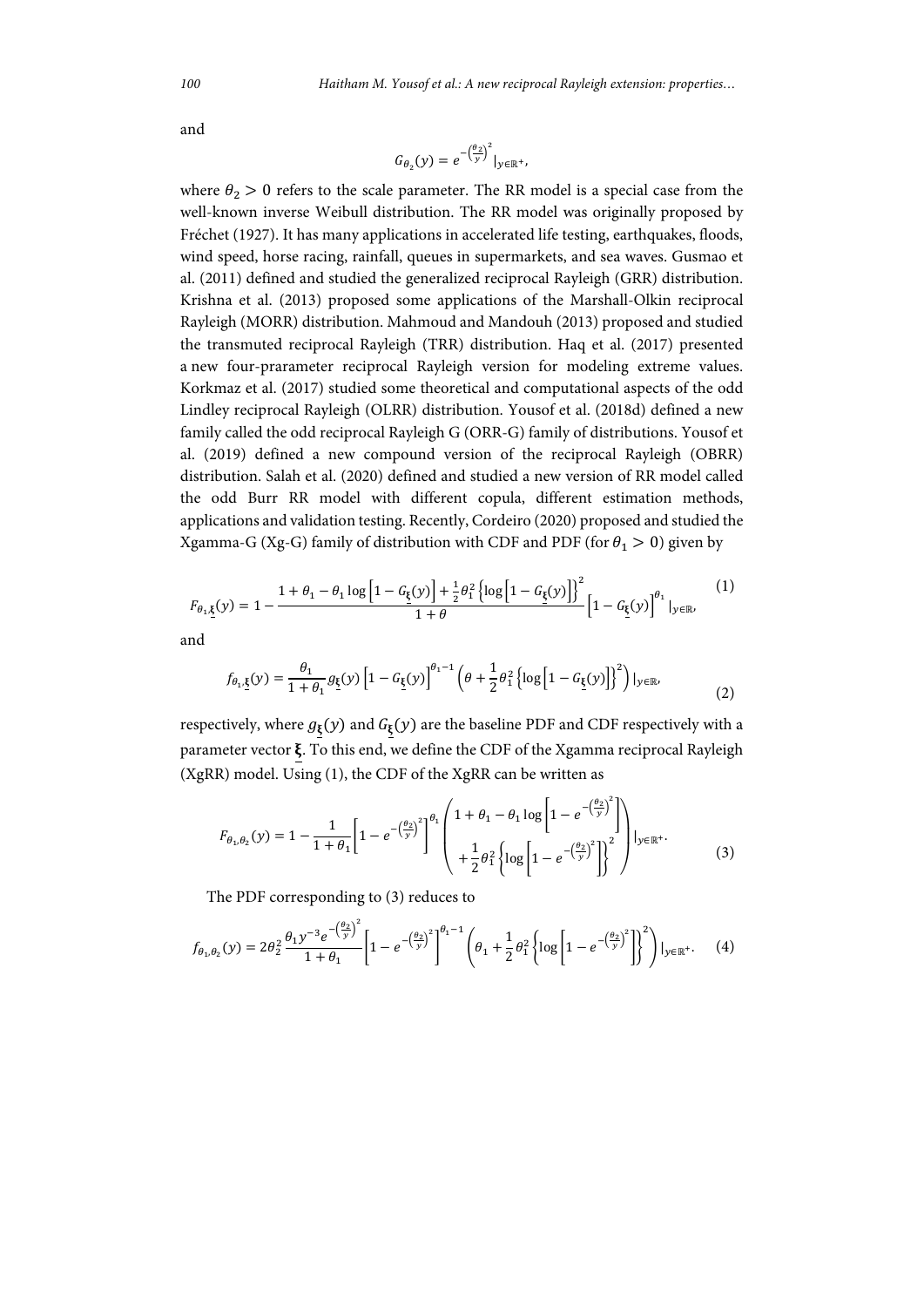The XgRR family density in (4) can be expressed as

$$
f_{\theta_1, \theta_2}(y) = \frac{2\theta_1^2 \theta_2^2}{1 + \theta_1} y^{-3} e^{-\left(\frac{\theta_2}{y}\right)^2} \left[1 - e^{-\left(\frac{\theta_2}{y}\right)^2}\right]^{\theta_1 - 1}
$$

$$
+ \left(\frac{\theta_1^3}{2(1 + \theta_1)} 2\theta_2^2 y^{-3} e^{-\left(\frac{\theta_2}{y}\right)^2} \left[1 - e^{-\left(\frac{\theta_2}{y}\right)^2}\right]^{\theta_1 - 1} \underbrace{\left\{\log\left[1 - e^{-\left(\frac{\theta_2}{y}\right)^2}\right]\right\}^2}_{A(y; \theta_2)}\right]_{y \in \mathbb{R}^+} (5)
$$

Consider

$$
\log\left(1-\frac{a_1}{a_2}\right) = -\sum_{i=0}^{\infty} \frac{1}{i+1} \left(\frac{a_1}{a_2}\right)^{i+1} |_{\frac{a_1}{a_2}| < 1'} \tag{6}
$$

and the power series raised to a positive integer  $n$  (see Gradshteyn and Ryzhik (2002))

$$
\left(\sum_{j=0}^{\infty} a_j u^j\right)^n = \sum_{j=0}^{\infty} c_{(n,j)} u^j,
$$
\n(7)

where the coefficients  $c_{(n,j)}$  (for  $j = 1,2,...$  ) can be easily determined from the recurrence equation

$$
c_{(n,j)} = (ja_0)^{-1} \sum_{m=1}^{j} [m(n+1) - j] a_m c_{(n,j-m)}
$$
 and  $c_{(n,0)} = a_0^n$ .

The coefficient  $c_{(n,j)}$  can be calculated from  $c_{(n,0)}$ , …,  $c_{(n,j-1)}$  and hence from the quantities  $a_0, ..., a_j$ . For  $\left| \frac{a_1}{a_2} \right|$  $\left|\frac{a_1}{a_2}\right|$  < 1 and  $a_3 > 0$ , the power series holds

$$
\left(1 - \frac{a_1}{a_2}\right)^{a_3} = \sum_{j=0}^{\infty} \frac{\Gamma(1 + a_3)}{j! \Gamma(a_3 - j + 1)} \left(-\frac{a_1}{a_2}\right)^j.
$$
\n(8)

Applying (6) to the quantity  $A(y; \theta_2)$  in the PDF in (5), the PDF can be expressed as  $g_{\theta_2}(y)$ 

$$
f_{\theta_1, \theta_2}(y) = \frac{\theta_1^2}{1 + \theta_1} 2\theta_2^2 y^{-3} e^{-\left(\frac{\theta_2}{y}\right)^2} \left[1 - e^{-\left(\frac{\theta_2}{y}\right)^2}\right]^{\theta_1 - 1}
$$
  
+ 
$$
\left(\frac{\theta_1^3}{2(1 + \theta_1)} 2\theta_2^2 y^{-3} e^{-\left(\frac{\theta_2}{y}\right)^2} \left[1 - e^{-\left(\frac{\theta_2}{y}\right)^2}\right]^{\theta_1 - 1} \left[e^{-\left(\frac{\theta_2}{y}\right)^2}\right]^2 \left[\sum_{i=0}^{\infty} \frac{1}{i+1} e^{-i\left(\frac{\theta_2}{y}\right)^2}\right]^2 \right].
$$
  

$$
B(y; \theta_2)
$$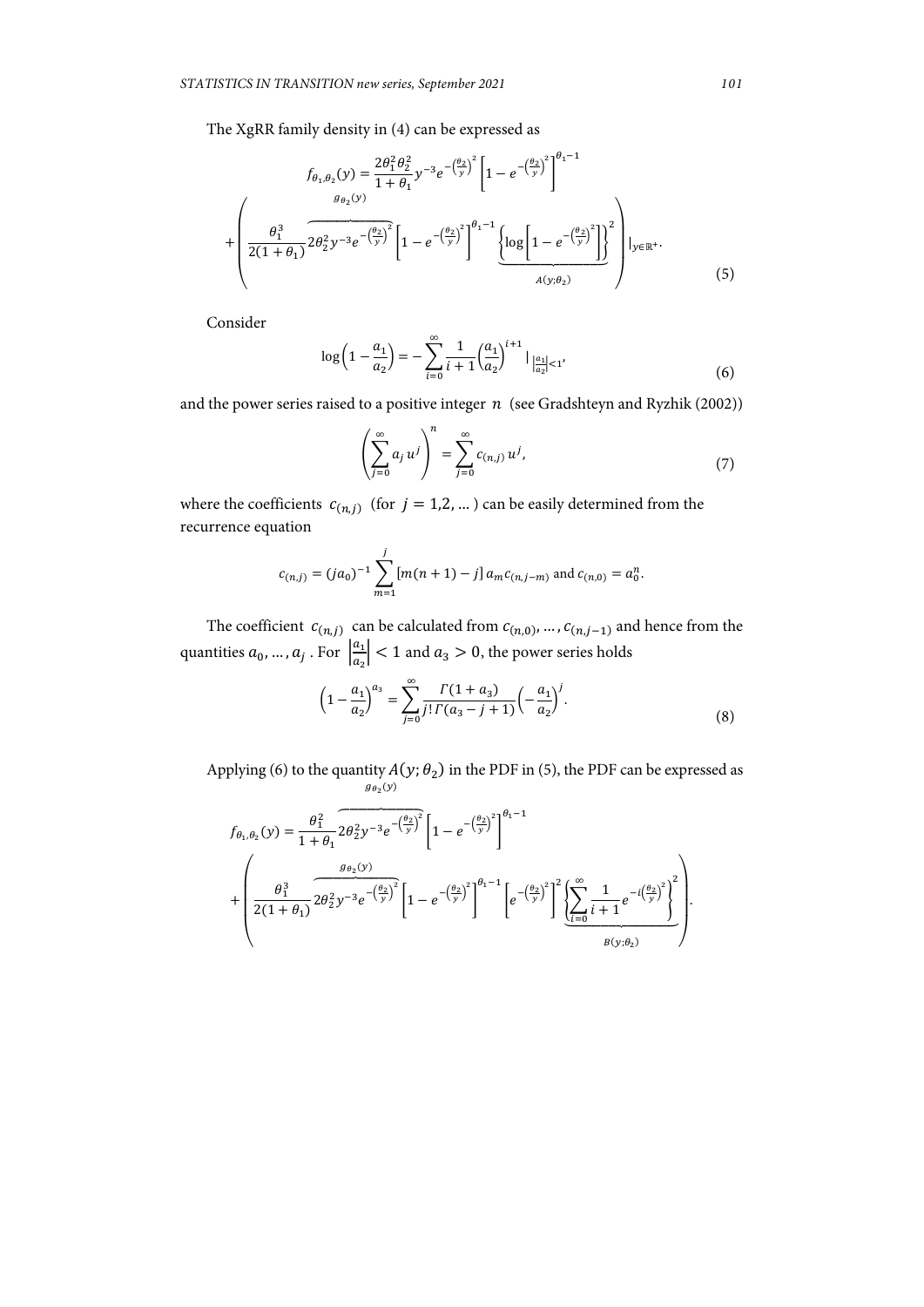Expanding the quantity  $B(y; \theta_2)$  using (7), the  $f_{\theta_1, \theta_2}(y)$  can be written as

$$
f_{\theta_1, \theta_2}(y) = \frac{\theta_1^2}{1 + \theta_1} \overbrace{2\theta_2^2 y^{-3} e^{-\left(\frac{\theta_2}{y}\right)^2} \left[1 - e^{-\left(\frac{\theta_2}{y}\right)^2}\right]^{\theta_1 - 1}}^{g_{\theta_2}(y)}
$$
  
+ 
$$
\left\{\frac{\theta_1^3}{2(1 + \theta_1)} 2\theta_2^2 y^{-3} e^{-\left(\frac{\theta_2}{y}\right)^2} \sum_{i=0}^{\infty} c_{2,i} e^{-\left(2+i\right)\left(\frac{\theta_2}{y}\right)^2} \left[1 - e^{-\left(\frac{\theta_2}{y}\right)^2}\right]^{\theta_1 - 1}}^{c_{1,0}(y; \theta_1, \theta_2)} \right\},
$$

where  $c_{2,i} = 1/(i + 1)$ . Applying the power series (8) to the quantity  $C(y; \theta_1, \theta_2)$ , we obtain

$$
f(y) = \sum_{j=0}^{\infty} \left[ \nabla_j \pi_{1+j}(y) + \sum_{i=0}^{\infty} \nabla_{i,j} \pi_{3+i+j}(y) \right],
$$
 (9)

where

$$
\nabla_j = \frac{(-1)^j \theta_1^2 \Gamma(\theta_1)}{(1+j)(1+\theta_1)\Gamma(\theta_1-j)}, \ \nabla_{i,j} = \frac{(-1)^j \theta_1^3 \Gamma(\theta_1) \ c_{2,i}}{2(1+\theta_1)(3+i+j)! \Gamma(\theta_1-j)}
$$

and  $\pi_{\varsigma}(y)$  is the RR density with scale parameter  $\theta_2\varsigma^{\frac{1}{2}}$  and shape parameter 2. So, the density of  $Y$  is a linear combination of RR densities. The CDF of  $Y$  follows by integrating (8) as

$$
F_{\theta_1, \theta_2}(y) = \sum_{j=0}^{\infty} \left[ V_j H_{1+j}(y) + \sum_{i=0}^{\infty} V_{i,j} H_{3+i+j}(y) \right],
$$
 (10)

where  $H_{\varsigma}(y)$  is the RR density with scale parameter  $\theta_2 \varsigma^{\frac{1}{2}}$  and shape parameter 2. Equations (9) and (10) are the main results of this section. We provide some plots of the PDF and hazard rate function (HRF) of the XgRR model to show its flexibility. Figure 1 displays some plots of the XgRR density for selected parameter values. These plots reveal that the new density can be right skewed with different flexible shapes. The HRF plots of the XgRR distribution can be upside down or increasing. Many other useful real data sets can be found in Aryal and Yousof (2017), Merovci et al. (2017 and 2020), Korkmaz et al. (2017), Hamedani et al. (2017), Brito et al. (2017), Alizadeh et al. (2018), Korkmaz et al. (2018), Yousof et al. (2018a-d), Hamedani et al. (2018), Cordeiro et al. (2018), Hamedani et al. (2019), Ibrahim (2019), Nascimento et al. (2017, 2018 and 2019), Ibrahim et al. (2019), Goual and Yousof (2019), Korkmaz et al. (2019), Alizadeh et al. (2019) and Goual et al. (2020), Ibrahim (2020 a and b) and Yadav et al. (2020).

After studying the mathematical properties of the XgRR model, we discussed the estimation of the parameters using different estimation methods such as maximum likelihood estimation method, ordinary least squares estimation method, weighted least-squares estimation method, Cramer-Von-Mises estimation method and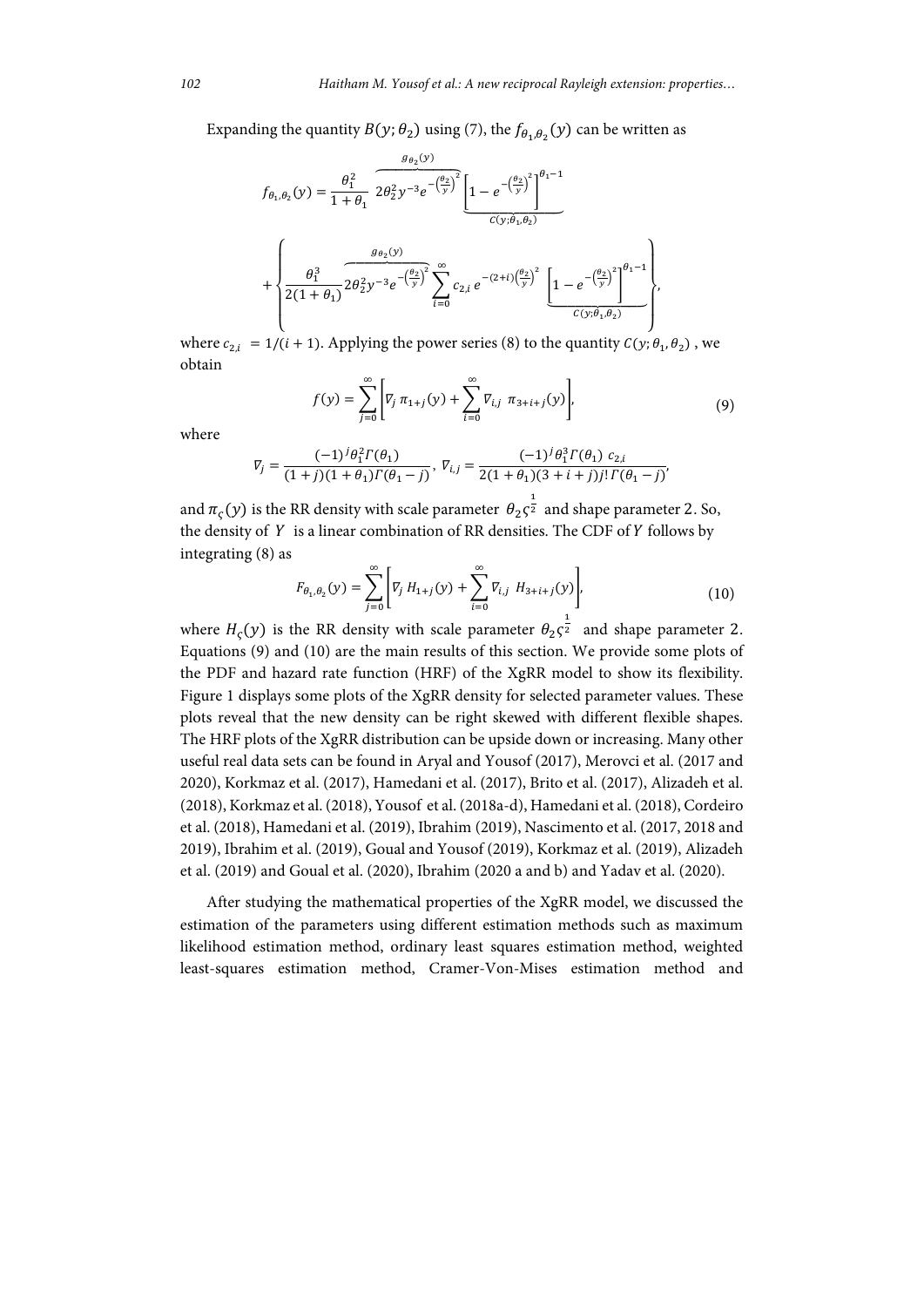bootstrapping method. Then, the Nikulin-Rao-Robson (N.R.R) statistic and modified N.R.R are discussed. In particular, the modified chi-squared test for composite hypothesis for complete samples was first considered by Nikulin (1973a, 1973b and 1973c), Rao and Robson (1974), among others. On the other hand, several goodnessof-fit tests have been suggested by the statisticians for censored data.

# **2. Properties**

## **2.1. Moments**

Let  $Y_{\varsigma}$  be a rv having density  $\pi_{\varsigma}(y)$ . The  $r^{\text{th}}$  ordinary moment of Y, say  $\mu'_{r,Y}$ , follows from (9) as

$$
\mu'_{r,Y} = E(Y^r) = \sum_{j=0}^{\infty} \Bigg[ \nabla_j E(Y^r_{1+j}) + \sum_{i=0}^{\infty} \nabla_{i,j} E(Y^r_{3+i+j}) \Bigg].
$$

Therefore,

$$
\mu'_{r,Y} = \theta_2^r \Gamma \left( 1 - \frac{r}{2} \right) \sum_{j=0}^{\infty} \left[ \overline{V}_j^{(r,1+j)} + \sum_{i=0}^{\infty} \overline{V}_{i,j}^{(r,3+i+j)} \right] |_{(2>r)}, \tag{11}
$$

where

$$
\overline{V}_j^{(r,1+j)} = b_j (1+j)^{\frac{r}{2}} \text{ and } \overline{V}_{i,j}^{(r,3+i+j)} = b_{i,j} (3+i+j)^{\frac{r}{2}}
$$

and

$$
\Gamma(1+\tau)|_{(\tau \in R^{+})} = \tau! = \prod_{w=0}^{\tau-1} (\tau - w) = \int_{0}^{\infty} y^{\tau} \exp(-y) \, dy.
$$

Setting  $r = 1$  in (11) gives the mean of Y

$$
E(Y) = \theta_2 \Gamma \left( 1 - \frac{1}{2} \right) \sum_{j=0}^{\infty} \left[ V_j \left( 1 + j \right)^{\frac{1}{2}} + \sum_{i=0}^{\infty} V_{i,j} \left( 3 + i + j \right)^{\frac{1}{2}} \right].
$$

# **2.2. Incomplete moments**

The  $r<sup>th</sup>$  incomplete moment of  $Y$  is defined by

$$
m_{r,Y}(t) = \int_{-\infty}^{t} y^r f(y) dy.
$$

We can write from (9)

$$
m_{r,Y}(t) = \sum_{j=0}^{\infty} \left[ \nabla_j m_{r,Y,1+j}(y) + \sum_{i=0}^{\infty} \nabla_{i,j} m_{r,Y,3+i+j}(y) \right].
$$

Therefore,

$$
m_{r,Y}(t) = \theta_2^r \sum_{j=0}^{\infty} \left[ \n\begin{array}{c} \n\nabla_j^{(r,1+j)} \gamma \left( 1 - \frac{r}{2}, (1+j) \left( \frac{\theta_2}{t} \right)^2 \right) \\ \n+ \sum_{i=0}^{\infty} \nabla_{i,j}^{(r,3+i+j)} \gamma \left( 1 - \frac{r}{2}, (3+i+j) \left( \frac{\theta_2}{t} \right)^2 \right) \n\end{array} \right] \n\begin{array}{l} (2 \times r), \tag{12} \n\end{array}
$$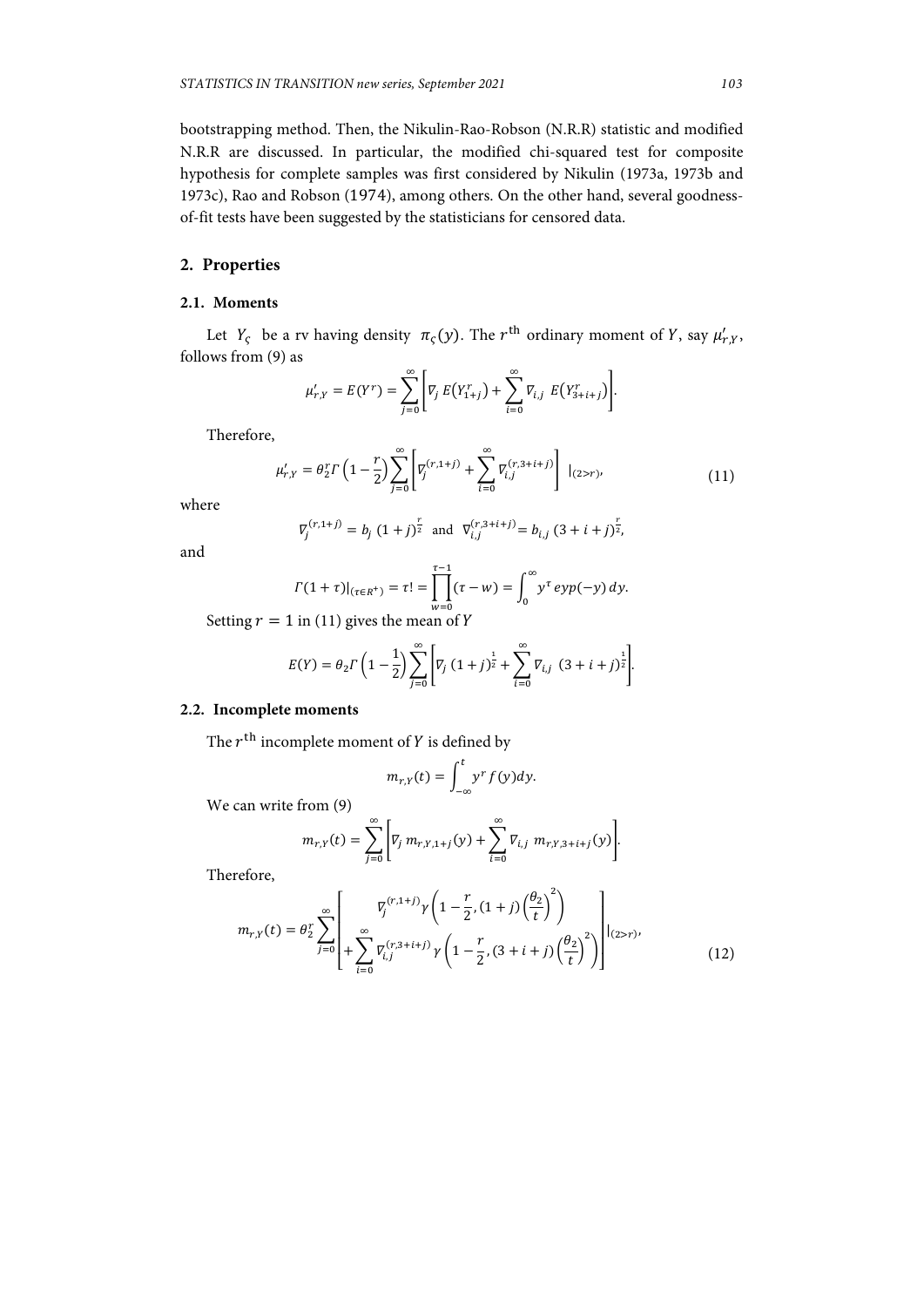where

$$
\gamma(\tau, q) = \int_0^q t^{\tau-1} e^{-t} dt = \frac{q^{\tau}}{\tau} \{F_{1:1}[\tau; \tau \theta_2 + 1; -q] \} = \sum_{j=0}^{\infty} \frac{(-1)^j q^{\tau+j}}{j! (\tau + j)} = \Gamma(\tau) - \Gamma(\tau, q),
$$

$$
\Gamma(\tau, q)|_{(y > 0)} = \int_q^{\infty} t^{\tau-1} \exp(-t) dt,
$$

and  $F_{1:1}[\cdot,\cdot,\cdot]$  is a confluent hypergeometric function (see Johnson et al. (2005)). Setting  $r = 1$  in (12) gives the first incomplete moment

$$
m_{1,Y}(t) = \theta_2 \sum_{j=0}^{\infty} \left[ \gamma_j^{(1,1+j)} \gamma \left( \frac{1}{2}, (1+j) \left( \frac{\theta_2}{t} \right)^2 \right) + \sum_{i=0}^{\infty} \overline{V}_{i,j}^{(1,3+i+j)} \gamma \left( \frac{1}{2}, (3+i+j) \left( \frac{\theta_2}{t} \right)^2 \right) \right]
$$

Two important applications of the  $m_{1Y}(t)$  are related to the mean deviation about the mean  $(S_1)$  and median and to the Bonferroni and Lorenz curves. The mean deviation about the mean

$$
S_{1,Y} = E(|Y - E(Y)|) = 2\mu'_{1,Y}F(E(Y)) - 2m_{1,Y}(E(Y))
$$

and about the median

$$
S_{2,Y} = E(|Y - M|) = E(Y) - 2m_{1,Y}(M)
$$

where  $E(Y)$ ,  $M = Q(u) = F^{-1}(u)$  is the median of Y,  $F(\mu'_{1,Y})$  is easily calculated.

#### **2.3. Moment generating function**

The moment generating function (MGF) of Y, say  $M_Y(t) = E(e^{tY})$ , is obtained from (9) as

$$
M_Y(t) = \sum_{j=0}^{\infty} \left[ V_j \ M_{Y,1+j}(t) + \sum_{i=0}^{\infty} V_{i,j} \ M_{Y,3+i+j}(t) \right].
$$

Therefore,

$$
M_Y(t) = \sum_{j,r=0}^{\infty} \left[ \nabla_j [(t\theta_2)^r/r!](1+j)^{\frac{r}{2}} \Gamma\left(1-\frac{r}{2}\right) \nabla_j \left[ (t\theta_2)^r/r! \right] (3+i+j)^{\frac{r}{2}} \Gamma\left(1-\frac{r}{2}\right) \right] \nvert_{(2>r)}.
$$

#### **2.4. Convexity and concavity**

Convex densities play an important role in several areas of mathematics. They are important in studying the "problems of optimization" where they are distinguished by several convenient characteristics. In mathematical analysis, a certain density defined on a certain  $n$ -dimensional interval is called "convex density" if the line between any two points on the graph of the density lies above the graph between the two points. The PDF in (5) is said to be "concave density" if for any  $Y_1 \sim \text{XgRR}(\theta_1, \theta_2)$  and  $Y_2 \sim$ XgRR  $(c_1, c_2)$  the PDF satisfies

$$
f(\mathbf{b}y_1 + \bar{\mathbf{b}}y_2) \geq \mathbf{b}f_{\theta_1, \theta_2}(y_1) + \bar{\mathbf{b}}f_{c_1, c_2}(y_2)|_{0 \leq \mathbf{b} \leq 1 \text{ and } \bar{\mathbf{b}} = 1 - \mathbf{b}}
$$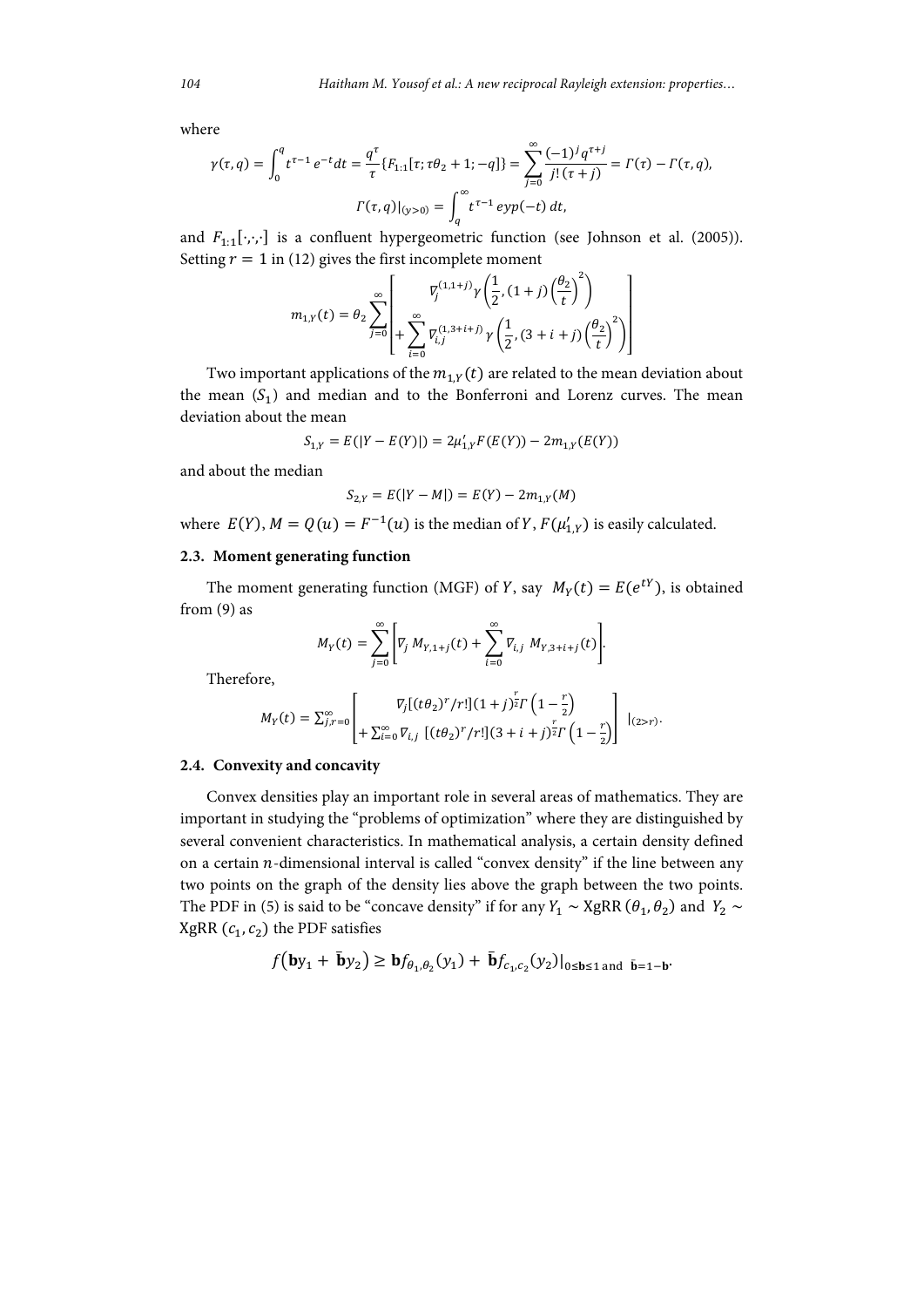If the function  $f({\bf{b}}y_1 + {\bf{\bar{b}}}y_2)$  is twice differentiable, then if  $f''({\bf{b}}y_1 + {\bf{\bar{b}}}y_2)$  <  $0, \forall y \in \mathbb{R}^+$ ,  $f(\mathbf{b}y_1 + \bar{\mathbf{b}}y_2)$  is "strictly convex density". If  $f''(\mathbf{b}y_1 + \bar{\mathbf{b}}y_2) \leq$ 0,  $\forall$   $y \in \mathbb{R}^+$ , then  $f(\mathbf{b}y_1 + \bar{\mathbf{b}}y_2)$  is "convex". The density in (5) is said to be "convex". density" if for any  $Y_1 \sim \text{XgRR}(\theta_1, \theta_2)$  and  $Y_2 \sim \text{XgRR}(c_1, c_2)$  the density satisfies

$$
f(\mathbf{b}y_1 + \bar{\mathbf{b}}y_2) \leq \mathbf{b}f_{\theta_1,\theta_2}(y_1) + \bar{\mathbf{b}}f_{c_1,c_2}(y_2)|_{0 \leq \mathbf{b} \leq 1 \text{ and } \bar{\mathbf{b}} = 1-\mathbf{b}}.
$$

If the function  $f({\bf{b}}y_1 + {\bf{\bar{b}}}y_2)$  is twice differentiable, then if  $f''({\bf{b}}y_1 + {\bf{\bar{b}}}y_2)$  $0, \forall y \in \mathbb{R}^+$ ,  $f(\mathbf{b}y_1 + \bar{\mathbf{b}}y_2)$  is "strictly convex density". If  $f''(\mathbf{b}y_1 + \bar{\mathbf{b}}y_2) \ge$  $0, \forall y \in \mathbb{R}^+$ , then  $f(\mathbf{b}y_1 + \bar{\mathbf{b}}y_2)$  is "convex". If  $f(\mathbf{b}y_1 + \bar{\mathbf{b}}y_2)$  is "convex" and c is a constant, then the function  $cf(by_1 + \bar{b}y_2)$  is "convex". If  $f(by_1 + \bar{b}y_2)$  is "convex". density", then  $[cf(by_1 + \bar{b}y_2)]$  is convex for every  $c > 0$ . If  $f(by_1 + \bar{b}y_2)$  and  $g(\mathbf{b}y_1 + \bar{\mathbf{b}}y_2)$  are "convex density", then  $[f(\mathbf{b}y_1 + \bar{\mathbf{b}}y_2) + g(\mathbf{b}y_1 + \bar{\mathbf{b}}y_2)]$  is also "convex density". If  $f(\mathbf{b}y_1 + \bar{\mathbf{b}}y_2)$  and  $g(\mathbf{b}y_1 + \bar{\mathbf{b}}y_2)$  are "convex density", then  $[f(\mathbf{b}y_1 + \bar{\mathbf{b}}y_2) \cdot g(\mathbf{b}y_1 + \bar{\mathbf{b}}y_2)]$  is also "convex density". If the function  $-f(\mathbf{b}y_1 + \bar{\mathbf{b}}y_2)$  $\bar{\mathbf{b}}y_2$ ) is "convex density", then the function  $f(\mathbf{b}y_1 + \bar{\mathbf{b}}y_2)$  is "convex density". If  $f(\mathbf{b}y_1 + \bar{\mathbf{b}}y_2)$  is "concave density", then  $\frac{1}{f(\mathbf{b}y_1 + \bar{\mathbf{b}}y_2)}$  is "convex density" if  $f(y) > 0$ . If  $f(\mathbf{b}y_1 + \bar{\mathbf{b}}y_2)$  is "concave density",  $\frac{1}{f(\mathbf{b}y_1 + \bar{\mathbf{b}}y_2)}$  is "convex density" if  $f(y) < 0$ . If  $f(\mathbf{b}y_1 + \bar{\mathbf{b}}y_2)$  is "concave density",  $\frac{1}{f(\mathbf{b}y_1 + \bar{\mathbf{b}}y_2)}$  is "convex density".

# **3. Copulas**

For modelling the bivariate real data sets, we can consider the bivariate XgRR type generated via the FGM copula, modified FGM copula, Clayton copula and Renyi's entropy copula. Many other types of copula could be considered in separate works. In this Section, we derive some new bivariate type XgRR (BXgRR) model using the theorems of FGM copula, modified FGM copula, Clayton copula and Renyi's entropy. The Multivariate XgRR (MvXgRR) type is also presented. However, future works may be allocated to study these new models. First, we consider the joint CDF (JCDF) of the FGM family, where  $C_0(m, w) = mw(1 + \rho m^*w^*)|_{m^*=1-mw^*=1-w}$ , where the marginal function  $m = F_1 = F_{\theta_1, \theta_2}(y_1)$ ,  $w = F_2 = F_{\alpha_1, \alpha_2}(y_2)$ ,  $\rho \in (-1, 1)$  is a dependence parameter and for every  $m, w \in (0,1), C(m, 0) = C(0, w) = 0$ , which is "grounded minimum", and  $C(m, 1) = m$  and  $C(1, w) = w$  which is "grounded" maximum",  $C(m_1, w_1) + C(m_2, w_2) - C(m_1, w_2) - C(m_2, w_1) \ge 0.$ 

#### **3.1. Via FGM copula**

A copula is continuous in  $m$  and  $w$  where

 $|C(m_2, w_2) - C(m_1, w_1)| \le |m_2 - m_1| + |w_2 - w_1|,$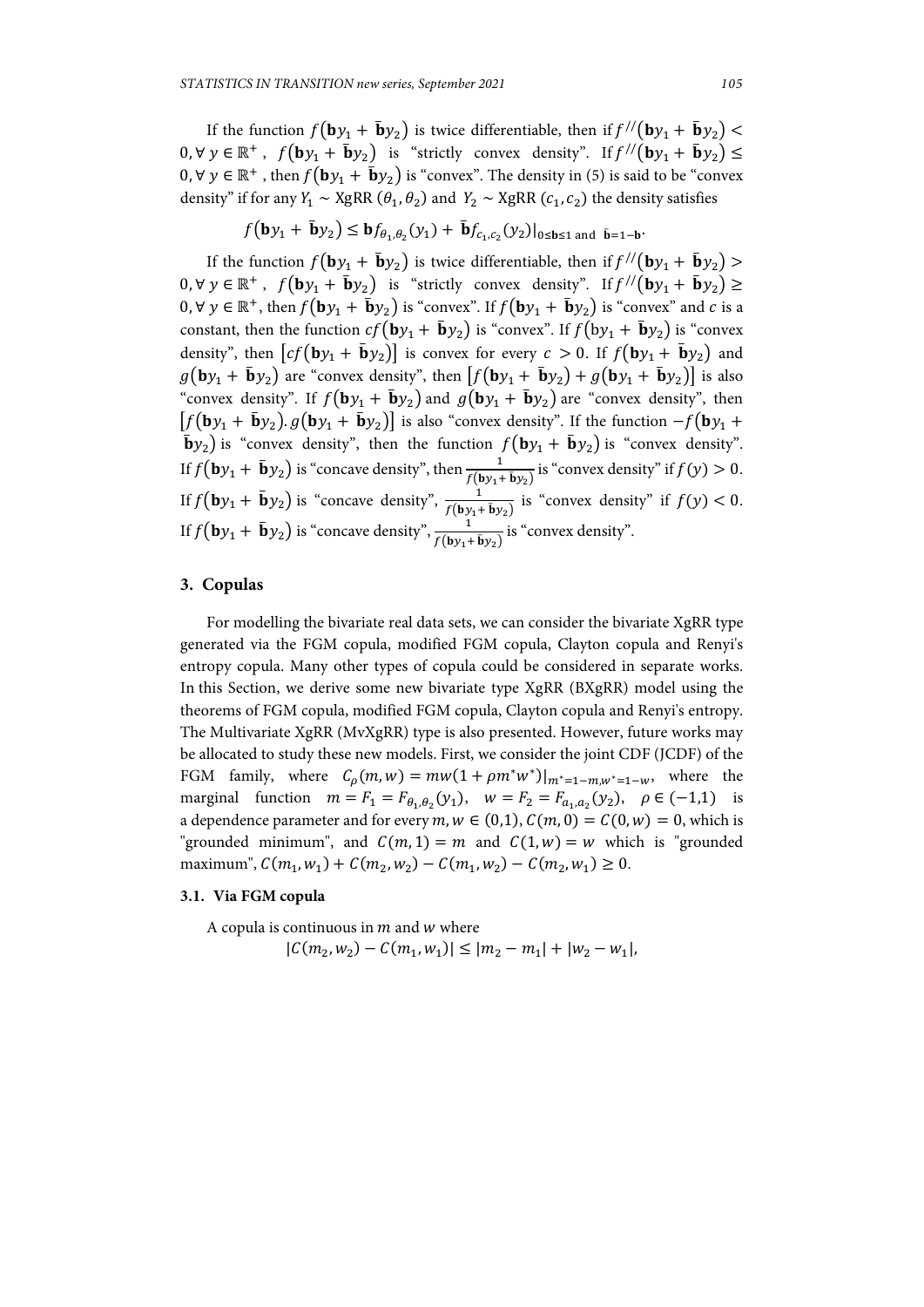is the stronger Lipschitz condition. For  $0 \le m_1 \le m_2 \le 1$  and  $0 \le w_1 \le w_2 \le 1$ , we have

$$
Pr(m_1 \le M \le m_2, w_1 \le W \le w_2)
$$
  
=  $C(m_1, w_1) + C(m_2, w_2) - C(m_1, w_2) - C(m_2, w_1) \ge 0.$ 

Then, setting

$$
m^* = S_{\theta_1, \theta_2}(y_1) = 1 - F_{\theta_1, \theta_2}(y_1)|_{[m^*=(1-m)\in(0,1)]}
$$

and

$$
w^* = S_{a_1, a_2}(y_2) = 1 - F_{a_1, a_2}(y_2)|_{[w^*=(1-w)\in(0,1)]}
$$

we can easily obtain the JCDF of the FGM family from

$$
C_{\rho}(y_1, y_2) = F_{\theta_1, \theta_2}(y_1) F_{a_1, a_2}(y_2) \{1 + \rho [1 - F_{\theta_1, \theta_2}(y_1)] [1 - F_{a_1, a_2}(y_2)]\},\
$$

where

$$
F_{\theta_1, \theta_2}(y_1) = 1 - \frac{\hbar_{\theta_2}(y_1)^{\theta_1}}{1 + \theta_1} \left\{ \begin{array}{l} 1 + \theta_1 - \theta_1 \log \hbar_{\theta_2}(y_1) \\ + \frac{1}{2} \theta_1^2 \left[ \log \hbar_{\theta_2}(y_1) \right]^2 \end{array} \right\},
$$

$$
\hbar_{\theta_2}(y_1) = 1 - e^{-\left(\frac{\theta_2}{y_1}\right)^2},
$$

$$
F_{a_1, a_2}(y_2) = 1 - \frac{\hbar_{a_2}(y_2)^{a_1}}{1 + a_1} \left\{ \begin{array}{l} 1 + a_1 - a_1 \log \hbar_{a_2}(y_2) \\ + \frac{1}{2} \theta_1^2 \left[ \log \hbar_{a_2}(y_2) \right]^2 \end{array} \right\}.
$$

The JPDF can then be derived from

$$
c_{\rho}(m, w) = 1 + \rho(1 - 2m)(1 - 2w)
$$

or from

$$
f(y_1, y_2) = C(F_1, F_2) f_1 f_2.
$$

## **3.2. Via modified FGM copula**

The modified FGM copula is defined as

$$
C_{\rho}(m, w) = mw[1 + \rho V(m)A(w)]|_{\rho \in (-1, 1)}
$$

or

$$
C_{\rho}(m, w) = mw + \rho \dot{V}(m)\dot{A}(w)|_{\rho \in (-1,1)},
$$

where  $\dot{V}(m) = mV(m)$ , and  $\dot{A}(w) = wA(w)$ , where  $V(m)$  and  $A(w)$  are being two continuous functions on (0,1) where  $V(0) = V(1) = A(0) = A(1) = 0$ . Let

$$
c_1 = \inf \left\{ \frac{\partial}{\partial m} \dot{V}(m) | \mathbf{q}_1(m) \right\} < 0, \quad c_2 = \sup \left\{ \frac{\partial}{\partial m} \dot{V}(m) | \mathbf{q}_1(m) \right\} < 0, \quad d_1 = \inf \left\{ \frac{\partial}{\partial w} \dot{A}(w) | \mathbf{q}_2(w) \right\} > 0
$$

and

$$
d_2 = \sup \left\{ \frac{\partial}{\partial w} \dot{A}(w) | \mathbf{q}_2(w) \right\} > 0.
$$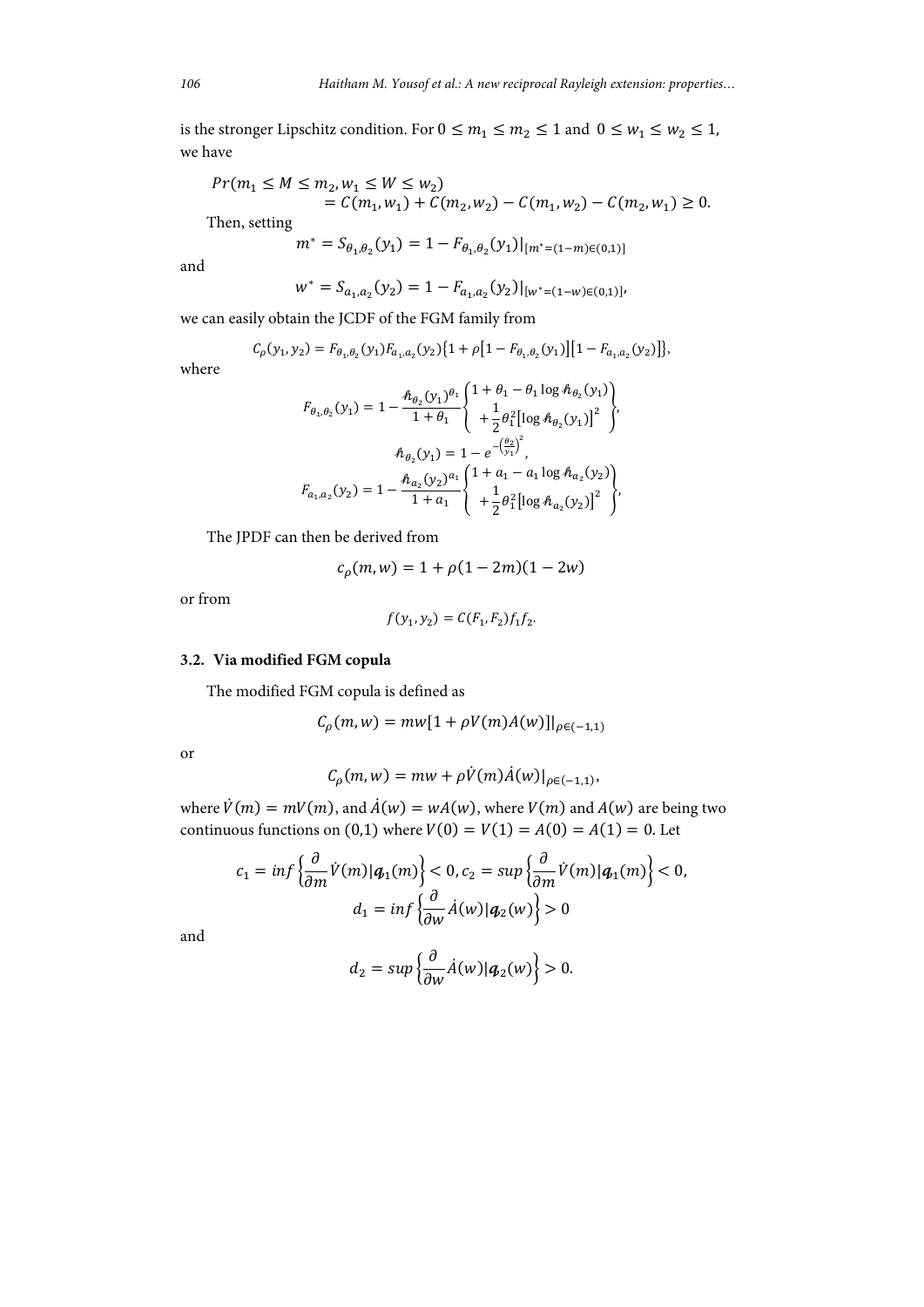Then,  $1 \leq min(c_1c_2, d_1d_2) \leq \infty$ , where

$$
\frac{\partial}{\partial m}V(m) = V(m) + m \frac{\partial}{\partial m}V(m),
$$
  

$$
\boldsymbol{q}_1(u) = \left\{ m : m \in (0,1) \mid \frac{\partial V(m)}{\partial m} \text{ exists} \right\}
$$

and

$$
\boldsymbol{q}_2(w) = \bigg\{ w : w \in (0,1) | \frac{\partial \dot{A}(w)}{\partial w} \text{ exists} \bigg\}.
$$

# *Type-I*

Recall the following functional forms for both  $V(m)$  and  $A(w)$ . Then, the BXgRR-FGM (Type-**I**) can be derived from

$$
C_{\rho}(y_1, y_2) = F_{\theta_1, \theta_2}(y_1) F_{a_1, a_2}(y_2) + \rho \dot{V}(m) \dot{A}(y_2)|_{\rho \in (-1, 1)}
$$

where

$$
\dot{V}(y_1) = F_{\theta_1, \theta_2}(y_1) S_{\theta_1, \theta_2}(y_1)
$$

and

$$
\dot{A}(y_2) = F_{a_1, a_2}(y_2) S_{a_1, a_2}(y_2).
$$

# *Type-II*

Let  $V(y_1)$ <sup>∗</sup> and  $A(y_2)$ <sup>∗</sup> be two functional forms satisfying all the conditions stated earlier where

$$
\quad \text{and} \quad
$$

$$
V(y_1)^*|_{(\rho_1>0)}=S_{\theta_1,\theta_2}(y_1)^{1-\rho_1}F_{\theta_1,\theta_2}(y_1)^{\rho_1}
$$

$$
A(y_2)^*|_{(\rho_2>0)} = S_{a_1,a_2}(y_2)^{1-\rho_2} F_{a_1,a_2}(y_2)^{\rho_2}.
$$

Then, the corresponding BXgRR-FGM **(**Type**-II)** can be derived from

$$
C_{\rho,\rho_1,\rho_2}(y_1,y_2) = F_{\theta_1,\theta_2}(y_1)F_{a_1,a_2}(y_2)[1 + \rho V(y_1)^* A(y_2)^*].
$$

*Type-III* 

Let  $\ddot{V}(y_1)$  and  $\ddot{A}(y_2)$  be two functional forms for satisfying all the conditions stated earlier where

$$
\ddot{V}(y_1) = F_{\theta_1, \theta_2}(y_1) \log[1 + S_{\theta_1, \theta_2}(y_1)],
$$

and

$$
\ddot{A}(y_2) = F_{a_1, a_2}(y_2) \log[1 + S_{a_1, a_2}(y_2)].
$$

In this case, one can also derive a closed form expression for the associated CDF of the BXgRR-FGM (Type-**III**) from

$$
C_{\rho}(y_1, y_2) = F_{\theta_1, \theta_2}(y_1) F_{a_1, a_2}(y_2) [1 + \rho \ddot{V}(m) \ddot{A}(m)].
$$

## **3.3. Via Clayton copula**

The Clayton copula can be considered as

$$
C(w_1, w_2) = [(1/w_1)^{\rho} + (1/w_2)^{\rho} - 1]^{-\rho^{-1}}|_{\rho \in (0, \infty)}.
$$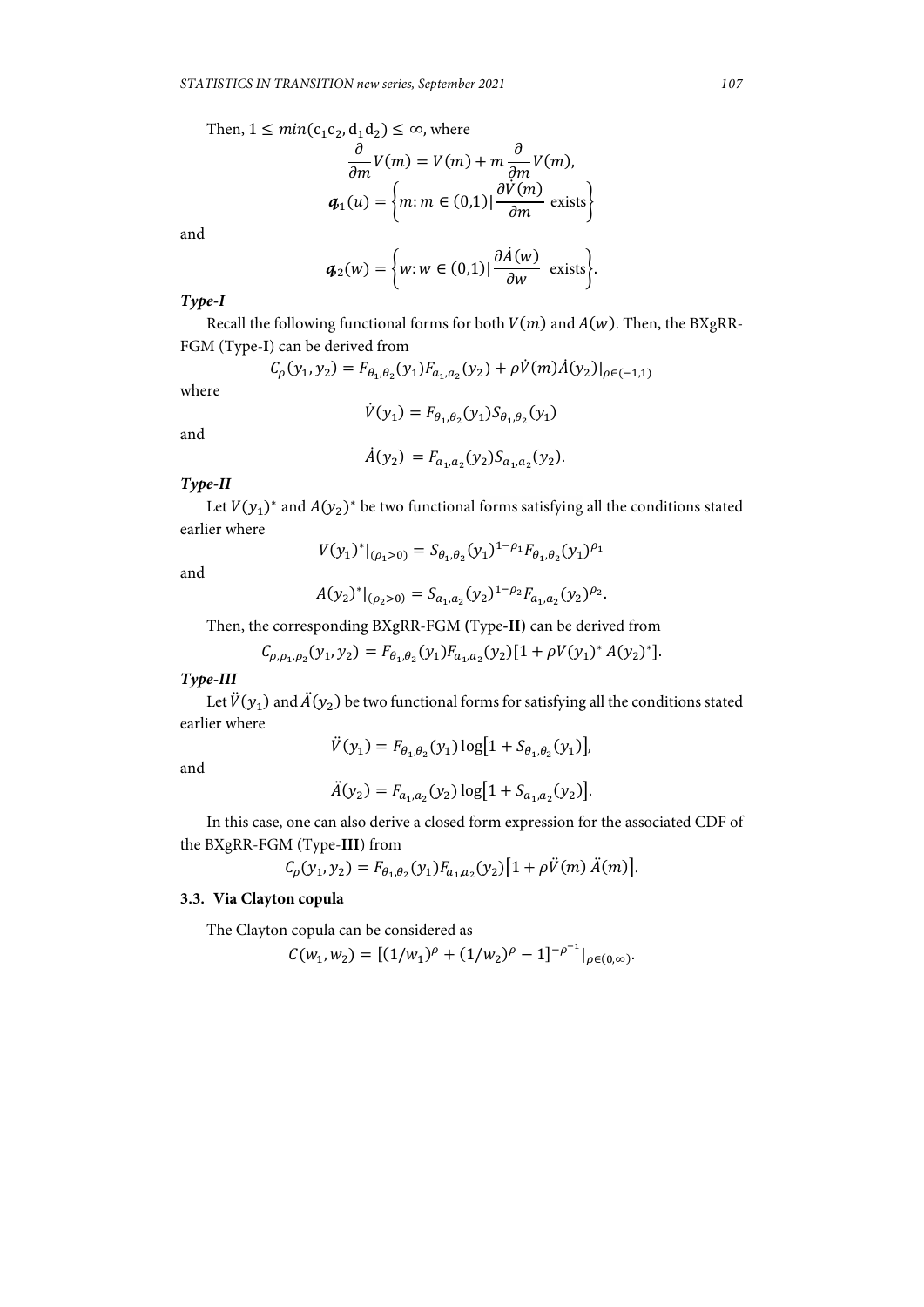.

Setting  $w_1 = F_{\theta_1, \theta_2}(y_1) \in (0, 1)$  and  $w_2 = F_{\alpha_1, \alpha_2}(y_2) \in (0, 1)$ , the BXgRR type can be derived from  $C(y_1, y_2) = C(F_{\theta_1, \theta_2}(y_1), F_{\alpha_1, \alpha_2}(y_2))$ . Similarly, the MvXgRR  $(D$ -dimensional extension) from the above can be derived from

$$
C(w_h) = \left(\sum_{h=1}^{D} w_h^{-\rho} + 1 - D\right)^{-\rho^{-1}}
$$

#### **3.4. Via Renyi's entropy**

Let  $m \in (0,1) = F_{\theta_1,\theta_2}(y_1)$  and  $w \in (0,1) = F_{a_1,a_2}(y_2)$ . Then, the Renyi's entropy copula can be expressed as

$$
C(y_1, y_2) = y_2 F_{\theta_1, \theta_2}(y_1) + y_1 F_{a_1, a_2}(y_2) - y_1 y_2.
$$

Then, the associated BXgRR can be directly derived from

$$
C(y_1, y_2) = C(F_{\theta_1, \theta_2}(y_1), F_{a_1, a_2}(y_2)).
$$

### **3.5. Via Ali-Mikhail-Haq copula**

Under the stronger Lipschitz condition, the Archimedean Ali-Mikhail-Haq copula can be expressed as

$$
C_{\rho}(\mathbf{u},\mathbf{\overline{\omega}})=\frac{\mathbf{u}\mathbf{\overline{\omega}}}{1-\rho\overline{\mathbf{u}\mathbf{\overline{\omega}}}}|_{\rho\in(-1,1)}.
$$

Then, for  $\overline{u} = 1 - F_{\theta_1, \theta_2}(y_1), \overline{\omega} = 1 - F_{\alpha_1, \alpha_2}(y_2)$  we have the following Bv XgRR type

$$
C_{\rho}(y_1, y_2) = \frac{F_{\theta_1, \theta_2}(y_1) F_{a_1, a_2}(y_2)}{1 - \rho S_{\theta_1, \theta_2}(y_1) S_{a_1, a_2}(y_2)}\big|_{\rho \in (-1, 1)}.
$$

#### **4. Estimation**

#### **4.1. Maximum likelihood estimation (MLE)**

Here, we consider the estimation of the unknown parameters of the new family from complete samples by maximum likelihood. Let  $y_1, \dots, y_n$  be a random sample from the XgRR model with a  $(2 \times 1)$  parameter vector. The log-likelihood function for  $\theta_1$ ,  $\theta_2$  is given by

$$
\ell_n(\theta_1, \theta_2) = n \log \theta_1 - n \log(1 + \theta_1) + n \log 2 + 2n \log \theta_2 - 3 \sum_{i=1}^n \log(y_i)
$$

$$
- \sum_{i=1}^n \left(\frac{\theta_2}{y_i}\right)^2 + (\theta_1 - 1) \sum_{i=1}^n \log [\hat{h}_{\theta_2}(y_i)] + \sum_{i=1}^n \log \left(\theta_1 + \frac{1}{2}\theta_1^2 {\log [\hat{h}_{\theta_2}(y_i)]}\right)^2.
$$

where  $h_{\theta_2}(y_i) = 1 - e^{-\left(\frac{\theta_2}{y_i}\right)^2}$ . The log-likelihood function in  $\ell_n(\theta_1, \theta_2)$  can be maximized numerically by using R (optim), SAS (PROC NLMIXED) or Ox program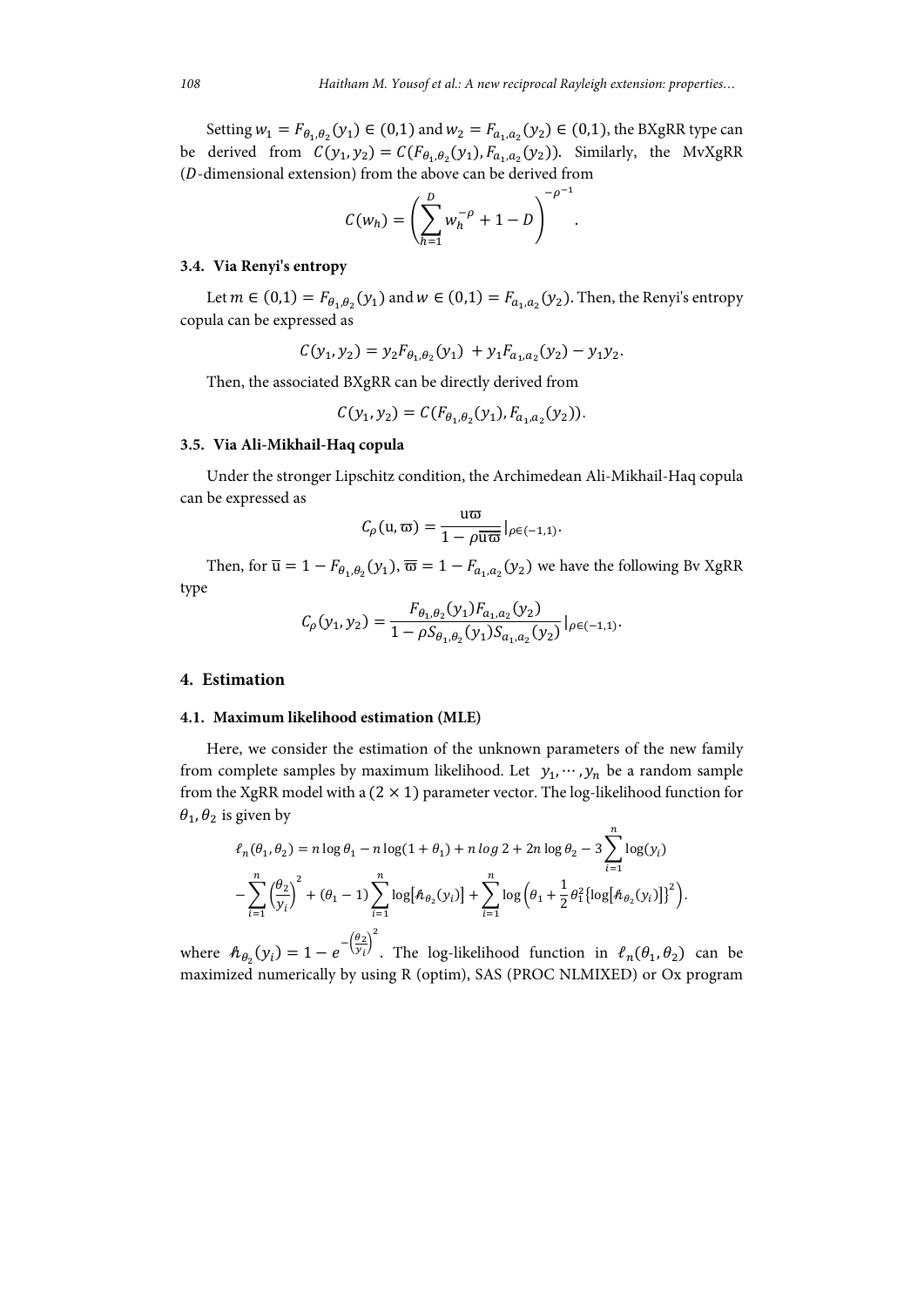(sub-routine MaxBFGS), among others. For interval estimation of the parameters, the elements of the 2  $\times$  2 observed information matrix  $J(\theta_1, \theta_2)$  can be evaluated numerically.

# **4.2. Ordinary and weighted least-squares estimators**

The theory of least square estimation and weighted least square estimation was proposed by Swain et al. (1988) to estimate the parameters of the Beta distribution. It is based on the minimization of the sum of the square of differences of theoretical cumulative distribution function and empirical distribution function. Suppose  $F_{\theta_1,\theta_2}(y_{i+n})$  denotes the distribution function of the XgRR distribution and  $y_1$  $y_2 < \cdots < y_n$  be the *n* ordered random sample. The ordinary least square estimates (OLSEs) are obtained by minimizing

$$
OLS(\theta_1, \theta_2) = \sum_{i=1}^{n} \left[ F_{\theta_1, \theta_2}(y_{i \dots n}) - \frac{i}{n+1} \right]^2.
$$

Now, using (1) we have

$$
OLS(\theta_1, \theta_2) = \sum_{i=1}^{n} \left\{ \left[ 1 - \frac{\left[ 1 - e^{-\left(\frac{\theta_2}{y_i}\right)^2} \right]^{\theta_1}}{1 + \theta_1} \left( 1 + \theta_1 - \theta_1 \log \left[ 1 - e^{-\left(\frac{\theta_2}{y_i}\right)^2} \right] \right) \right] - \frac{i}{n+1} \right\}^2.
$$

Then, least square estimators (LSE) of the parameters are obtained by simultaneously solving the following non-linear equations:

$$
\sum_{i=1}^{n} \left\{ \left[ 1 - \frac{\left[ 1 - e^{-\left(\frac{\theta_{2}}{y_{i}}\right)^{2}} \right]^{\theta_{1}}}{1 + \theta_{1}} \left( 1 + \theta_{1} - \theta_{1} \log \left[ 1 - e^{-\left(\frac{\theta_{2}}{y_{i}}\right)^{2}} \right] \right) \right] - \frac{i}{n+1} \right\} \xi_{\theta_{1}|\theta_{1},\theta_{2}}(y_{i}) = 0,
$$

and

$$
\sum_{i=1}^{n} \left\{ \left[ 1 - \frac{\left[ 1 - e^{-\left(\frac{\theta_{2}}{y_{i}}\right)^{2}} \right]^{\theta_{1}}}{1 + \theta_{1}} \left( 1 + \theta_{1} - \theta_{1} \log \left[ 1 - e^{-\left(\frac{\theta_{2}}{y_{i}}\right)^{2}} \right] \right) \right] - \frac{i}{n+1} \right\} \xi_{\theta_{2}|\theta_{1},\theta_{2}}(y_{i}) = 0,
$$

where  $\xi_{\theta_1|\theta_1,\theta_2}(y_i)$  and  $\xi_{\theta_2|\theta_1,\theta_2}(y_i)$  are the values of the first derivatives with respect to parameters of XgRR distribution. The weighted least squares estimates (WLSE) are obtained by minimizing the given form of equation with respect to the parameters

$$
WLS(\theta_1, \theta_2) = \sum_{i=1}^n \frac{(n+1)^2(n+2)}{i(n-i+1)} \Big[ F_{\theta_1, \theta_2}(y_i) - \frac{i}{n+1} \Big]^2.
$$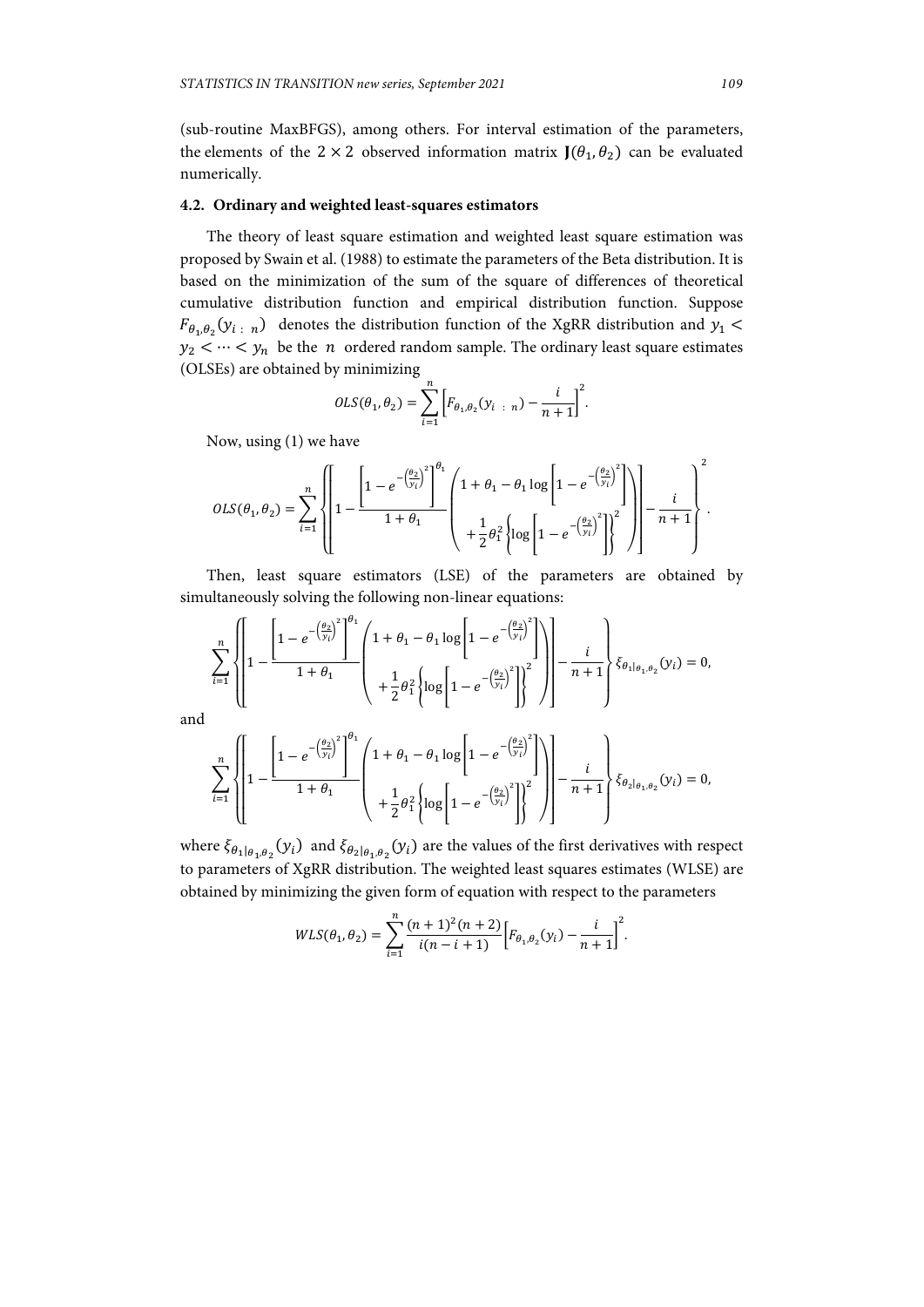The WLSE of the parameters are obtained by solving the following non-linear equations;

$$
\sum_{i=1}^{n} \frac{(n+1)^{2}(n+2)}{i(n-i+1)} \left\{ \left[ 1 - \frac{\left[ 1 - e^{-\left(\frac{\theta_{2}}{y_{i}}\right)^{2}} \right]^{\theta_{1}}}{1 + \theta_{1}} \left( 1 + \theta_{1} - \theta_{1} \log \left[ 1 - e^{-\left(\frac{\theta_{2}}{y_{i}}\right)^{2}} \right] \right) \right] - \frac{i}{n+1} \right\} \xi_{\theta_{1}|\theta_{1},\theta_{2}}(y_{i}) = 0,
$$

and

$$
\sum_{i=1}^{n} \frac{(n+1)^{2}(n+2)}{i(n-i+1)} \left\{ 1 - e^{-\left(\frac{\theta_{2}}{y_{i}}\right)^{2}} \right\}^{0} \left( 1 + \theta_{1} - \theta_{1} \log \left[ 1 - e^{-\left(\frac{\theta_{2}}{y_{i}}\right)^{2}} \right] \right) - \frac{i}{n+1} \left\} \xi_{\theta_{2} | \theta_{1}, \theta_{2}}(y_{i}) = 0,
$$

where  $\xi_{\theta_1|\theta_1,\theta_2}(y_i)$  and  $\xi_{\theta_2|\theta_1,\theta_2}(y_i)$  are the values of first derivatives of the CDF of XgRR distribution.

## **4.3. Method of Cramer-Von-Mises estimation**

The Cramer-Von-Mises estimation (CVME) method of the parameters is based on the theory of minimum distance estimation. It was proposed by MacDonald (1971) and justified that the bias of the estimator is smaller than the other minimum distance estimators. Thus, The Crammer-Von-Mises estimates of the parameter  $\theta_1$  and  $\theta_2$  are obtained by minimizing the following expression with respect to the parameters  $\theta_1$  and  $\theta_2$  respectively.

 $CVM(\theta_1, \theta_2) = \frac{1}{12n} + \sum_{i=1}^{n} \left[ F_{\theta_1, \theta_2}(y_i) - \frac{2i-1}{2n} \right]$ 

 $i=1$ 

 $\frac{n}{2}$   $\frac{n}{12}$ 

,

and

$$
CVM(\theta_1, \theta_2) = \sum_{i=1}^n \left[ 1 - \frac{\left[1 - e^{-\left(\frac{\theta_2}{y_i}\right)^2}\right]^{\theta_1}}{1 + \theta_1} \left(1 + \theta_1 - \theta_1 \log \left[1 - e^{-\left(\frac{\theta_2}{y_i}\right)^2}\right]\right) - \frac{2i - 1}{2n} \right]^2
$$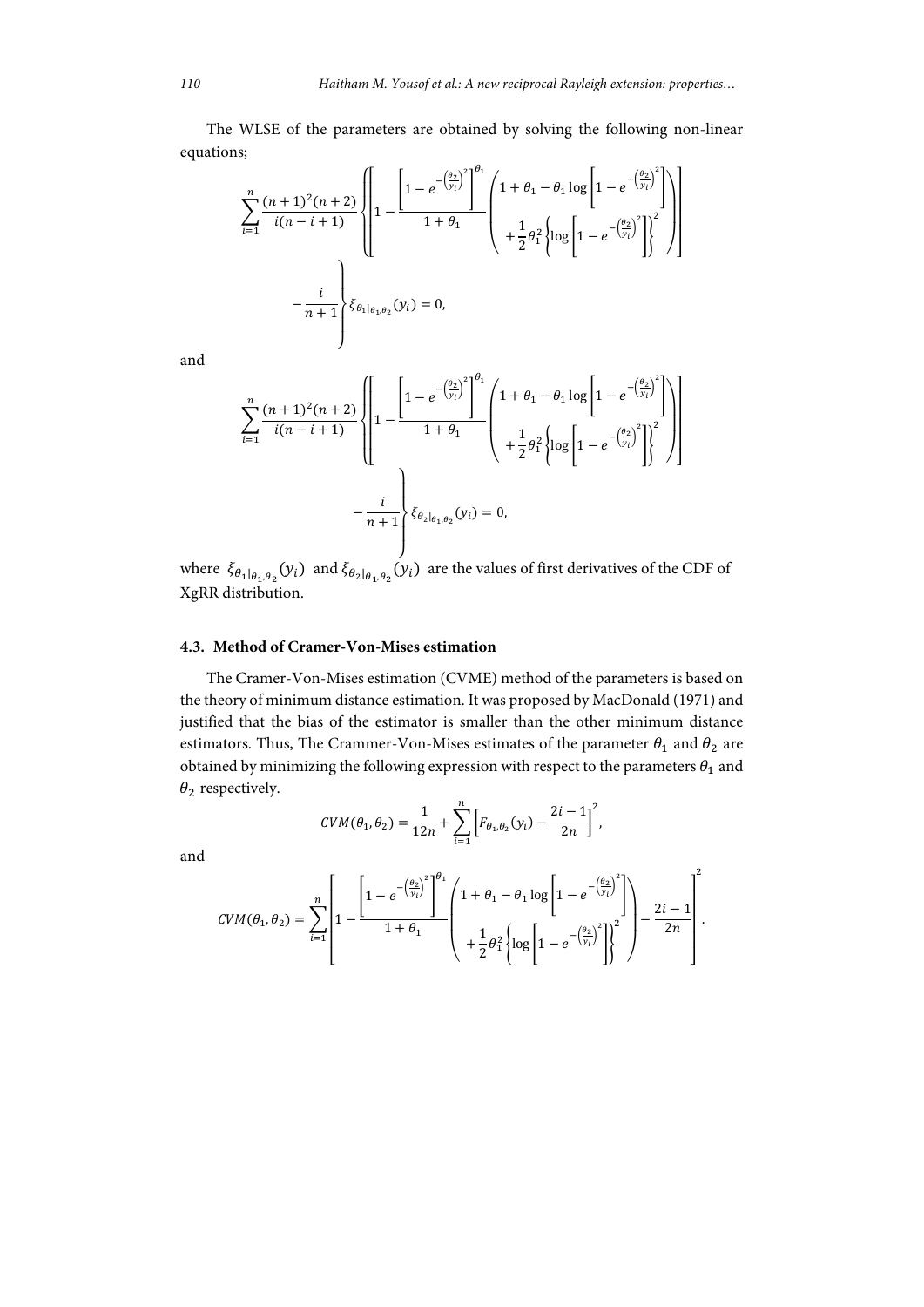The CVME of the parameters is obtained by solving the following non-linear equations

$$
\sum_{i=1}^{n} \left[ 1 - \frac{\left[ 1 - e^{-\left(\frac{\theta_2}{y_i}\right)^2} \right]^{\theta_1}}{1 + \theta_1} \left( 1 + \theta_1 - \theta_1 \log \left[ 1 - e^{-\left(\frac{\theta_2}{y_i}\right)^2} \right] \right) - \frac{2i - 1}{2n} \right] \xi_{\theta_1 | \theta_1, \theta_2}(y_i) = 0,
$$

and

$$
\sum_{i=1}^{n} \left[ 1 - \frac{\left[ 1 - e^{-\left(\frac{\theta_2}{y_i}\right)^2} \right]^{\theta_1}}{1 + \theta_1} \left( 1 + \theta_1 - \theta_1 \log \left[ 1 - e^{-\left(\frac{\theta_2}{y_i}\right)^2} \right] \right) - \frac{2i - 1}{2n} \right] \xi_{\theta_2 | \theta_1, \theta_2}(y_i) = 0,
$$

where  $\xi_{\theta_1|\theta_1,\theta_2}(y_i)$  and  $\xi_{\theta_2|\theta_1,\theta_2}(y_i)$  are the values of the first derivatives of the CDF of XgRR distribution with respect to  $\theta_1$  and  $\theta_2$  respectively.

## **4.4. Bootstrapping method**

Bootstrapping method is a powerful statistical technique. It is especially useful when the sample size that we are working with is small. Under the usual circumstances, sample sizes of less than 40 cannot be dealt with by assuming a normal or a  $t$ distributions. Bootstrap techniques work quite well with samples that have less than 40 elements. The reason for this is that bootstrapping involves resampling. These kinds of techniques assume nothing about the distribution of our data. Bootstrapping has become more popular as computing resources have become more readily available.

#### **5. Numerical results for comparing estimation methods**

In this Section, a Monte Carlo simulation study is conducted for comparing the performance of the different estimators of the unknown parameters of the XgRR distribution. The performance of the different estimators proposed in the previous Section is evaluated in terms of their mean squared errors (MSEs). All the computations in this section are done by Mathcad program Version 15.0. We generate 1000 samples of the XgRR distribution, where  $n = (20,50,100,200,500)$  and  $\theta_1$  and  $\theta_2$  are chosen as follows:

|              |     | Н   | Ш   |
|--------------|-----|-----|-----|
| $\theta_{2}$ | 2.0 | 0.9 | 1.2 |
| $\theta_1$   | 1.5 | 0.3 | 0.6 |

The average values (AVs) of estimates and the corresponding MSEs of MLEs, LSEs, WLSEs, CVM, MPSD and Bootstrap method are obtained and reported in Tables 1, 2, 3, 4 and 5. We observe that all the estimates show the property of consistency, i.e. the MSEs decrease as the sample size increases.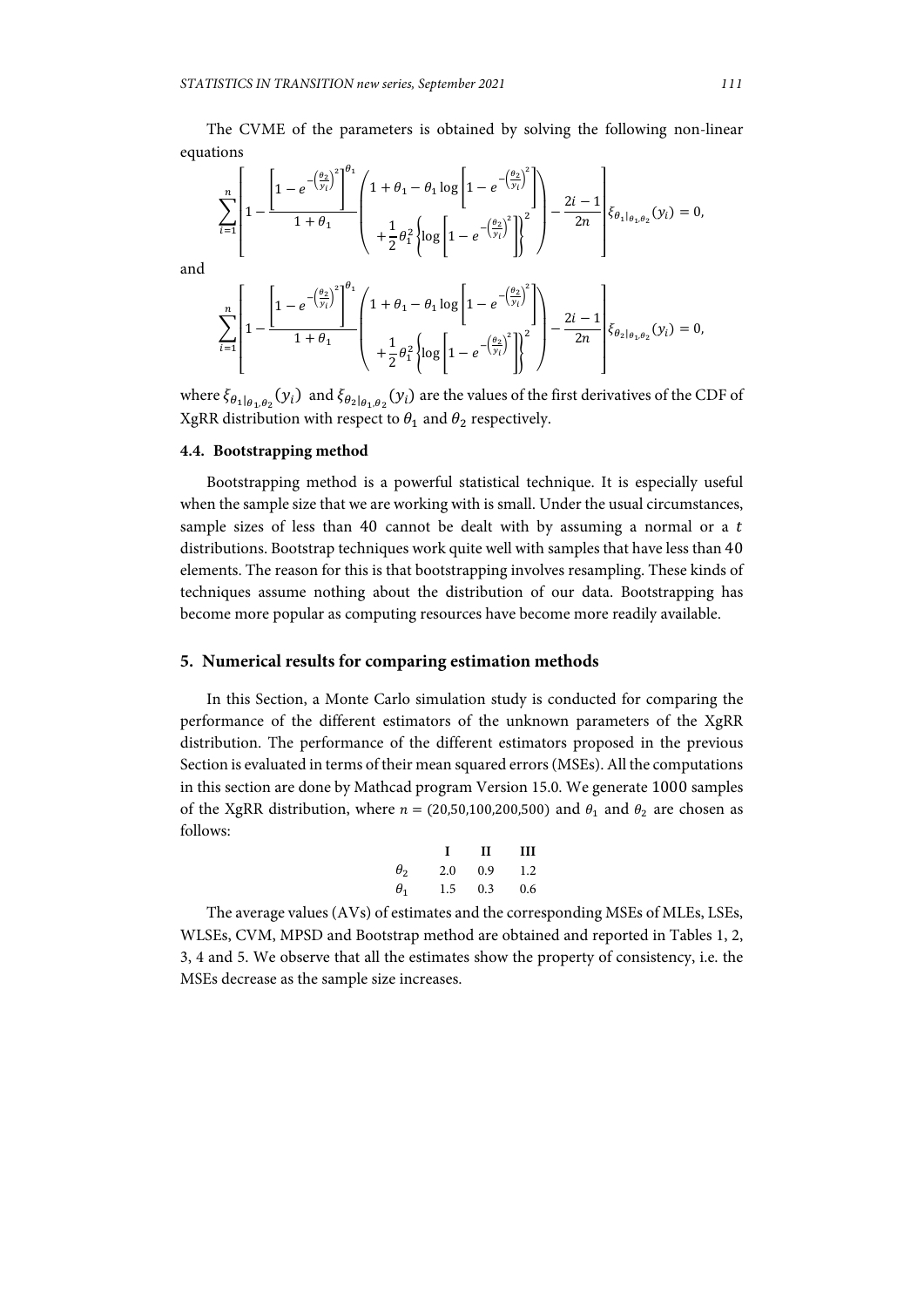| Parameters       | <b>MLE</b> | LS        | <b>WLS</b> | <b>CVM</b> | <b>Bootstrap</b> |
|------------------|------------|-----------|------------|------------|------------------|
| $\theta_2 = 2.0$ | 2.06686    | 2.07031   | 2.09047    | 2.08087    | 3.14584          |
|                  | (0.21967)  | (0.20541) | (0.24017)  | (0.23470)  | (4.25306)        |
| $\theta_1 = 1.5$ | 1.52659    | 1.52061   | 1.51782    | 1.51839    | 1.19740          |
|                  | (0.02907)  | (0.03600) | (0.03636)  | (0.04756)  | (1.19181)        |
| $\theta_2 = 0.9$ | 0.99944    | 0.93704   | 0.93355    | 0.92649    | 0.77474          |
|                  | (0.35047)  | (0.04215) | (0.03902)  | (0.03634)  | (0.03767)        |
| $\theta_1 = 0.3$ | 0.31287    | 0.28547   | 0.23809    | 0.23838    | 0.43615          |
|                  | (0.00451)  | (1.15021) | (5.42295)  | (5.30798)  | (0.03477)        |
| $\theta_2$ =1.2  | 1.24013    | 1.25164   | 1.24611    | 1.23804    | 1.03133          |
|                  | (0.07944)  | (0.08231) | (0.07525)  | (0.07098)  | (0.08032)        |
| $\theta_1 = 0.6$ | 0.62025    | 0.60920   | 0.61635    | 0.61905    | 0.79832          |
|                  | (0.00956)  | (0.04099) | (0.01483)  | (0.01549)  | (0.07196)        |

**Table 1**. AVs and the corresponding MSEs (in parentheses) for n=20

**Table 2.** AVs and the corresponding MSEs (in parentheses) for n=50.

| Parameters       | <b>MLE</b> | LS        | <b>WLS</b> | <b>CVM</b> | <b>Bootstrap</b> |
|------------------|------------|-----------|------------|------------|------------------|
| $\theta_2$ =2.0  | 2.03571    | 2.03548   | 2.04436    | 2.04309    | 1.89752          |
|                  | (0.07429)  | (0.08252) | (0.07604)  | (0.07831)  | (0.07750)        |
| $\theta_1 = 1.5$ | 1.50659    | 1.50738   | 1.50208    | 1.50268    | 1.56873          |
|                  | (0.01035)  | (0.01499) | (0.01267)  | (0.01405)  | (0.02128)        |
| $\theta_2 = 0.9$ | 0.97998    | 0.91650   | 0.91229    | 0.90955    | 1.01084          |
|                  | (0.11707)  | (0.01234) | (0.01270)  | (0.01250)  | (0.02619)        |
| $\theta_1 = 0.3$ | 0.29945    | 0.30253   | 0.30513    | 0.30620    | 0.27442          |
|                  | (0.00206)  | (0.00193) | (0.00195)  | (0.00223)  | (0.00152)        |
| $\theta_2$ =1.2  | 1.22066    | 1.21680   | 1.20984    | 1.20756    | 1.19130          |
|                  | (0.02568)  | (0.02424) | (0.02090)  | (0.02104)  | (0.01494)        |
| $\theta_1 = 0.6$ | 0.60589    | 0.60694   | 0.60833    | 0.60960    | 0.61487          |
|                  | (0.00319)  | (0.00528) | (0.00421)  | (0.00478)  | (0.00325)        |

**Table 3.** AVs and the corresponding MSEs (in parentheses) for n=100

| Parameters       | <b>MLE</b> | LS        | <b>WLS</b> | <b>CVM</b> | <b>Bootstrap</b> |
|------------------|------------|-----------|------------|------------|------------------|
| $\theta_2$ =2.0  | 2.01577    | 2.01094   | 2.01555    | 2.01478    | 1.87189          |
|                  | (0.03717)  | (0.03506) | (0.03362)  | (0.03489)  | (0.03867)        |
| $\theta_1 = 1.5$ | 1.50394    | 1.50564   | 1.50324    | 1.50379    | 1.56382          |
|                  | (0.00515)  | (0.00693) | (0.00605)  | (0.00673)  | (0.00922)        |
| $\theta_2 = 0.9$ | 0.96579    | 0.90754   | 0.90982    | 0.90921    | 0.93491          |
|                  | (0.05381)  | (0.00584) | (0.00524)  | (0.00541)  | (0.01081)        |
| $\theta_1 = 0.3$ | 0.29496    | 0.30160   | 0.30052    | 0.30070    | 0.29517          |
|                  | (0.00134)  | (0.00096) | (0.00075)  | (0.00092)  | (0.00114)        |
| $\theta_2$ =1.2  | 1.20965    | 1.21049   | 1.20931    | 1.20922    | 1.14055          |
|                  | (0.01303)  | (0.01178) | (0.01082)  | (0.01108)  | (0.01160)        |
| $\theta_1 = 0.6$ | 0.60315    | 0.60230   | 0.60269    | 0.60268    | 0.57792          |
|                  | (0.00155)  | (0.00245) | (0.00207)  | (0.00238)  | (0.00253)        |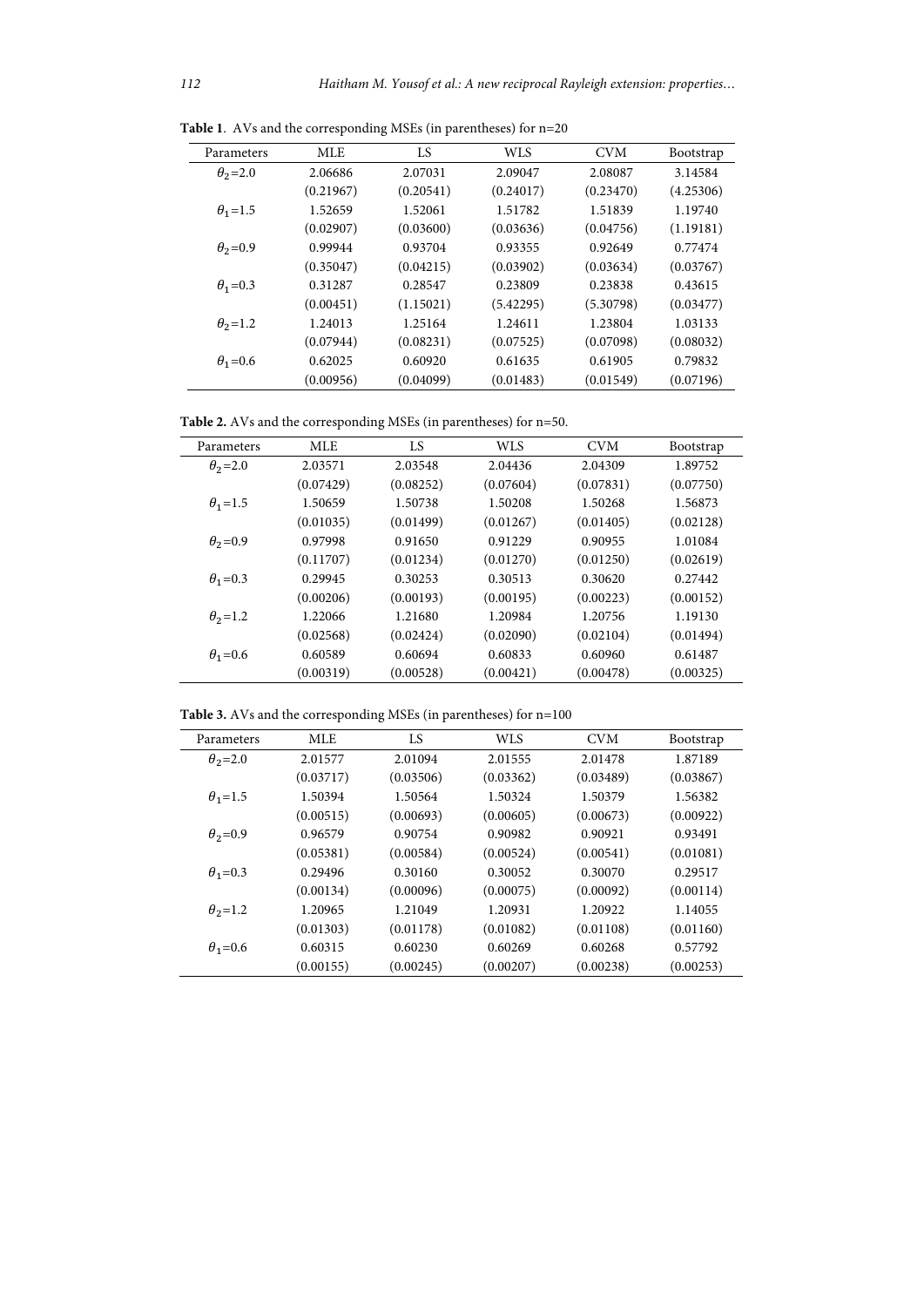| Parameters       | MLE       | LS        | WLS       | <b>CVM</b> | <b>Bootstrap</b> |
|------------------|-----------|-----------|-----------|------------|------------------|
| $\theta_2 = 2.0$ | 2.00332   | 2.01138   | 2.00587   | 2.00564    | 1.84919          |
|                  | (0.01841) | (0.01710) | (0.01740) | (0.01811)  | (0.03575)        |
| $\theta_1 = 1.5$ | 1.50390   | 1.50005   | 1.50278   | 1.50295    | 1.57880          |
|                  | (0.00263) | (0.00329) | (0.00313) | (0.00350)  | (0.00910)        |
| $\theta_2 = 0.9$ | 0.95153   | 0.90173   | 0.90503   | 0.90449    | 0.98419          |
|                  | (0.02540) | (0.00267) | (0.00264) | (0.00270)  | (0.01048)        |
| $\theta_1 = 0.3$ | 0.29346   | 0.30154   | 0.30022   | 0.30040    | 0.27433          |
|                  | (0.00087) | (0.00046) | (0.00038) | (0.00046)  | (0.00091)        |
| $\theta_2$ =1.2  | 1.20178   | 1.19981   | 1.20636   | 1.20563    | 1.25721          |
|                  | (0.00634) | (0.00491) | (0.00513) | (0.00527)  | (0.00807)        |
| $\theta_1 = 0.6$ | 0.60278   | 0.60331   | 0.60044   | 0.60074    | 0.57895          |
|                  | (0.00079) | (0.00111) | (0.00099) | (0.00115)  | (0.00119)        |

**Table 4.** AVs and the corresponding MSEs (in parentheses) for n=200

**Table 5.** AVs and the corresponding MSEs (in parentheses) for n=500.

| Parameters       | <b>MLE</b> | LS        | <b>WLS</b> | <b>CVM</b> | <b>Bootstrap</b> |
|------------------|------------|-----------|------------|------------|------------------|
| $\theta_2$ =2.0  | 1.99647    | 1.99838   | 1.99702    | 1.99672    | 1.99960          |
|                  | (0.00668)  | (0.00654) | (0.00629)  | (0.00666)  | (0.00620)        |
| $\theta_1 = 1.5$ | 1.50344    | 1.50277   | 1.50334    | 1.50356    | 1.50239          |
|                  | (0.00100)  | (0.00133) | (0.00121)  | (0.00137)  | (0.00136)        |
| $\theta_2 = 0.9$ | 0.94897    | 0.89934   | 0.89870    | 0.89860    | 0.90144          |
|                  | (0.01044)  | (0.00104) | (0.00629)  | (0.00106)  | (0.00105)        |
| $\theta_1 = 0.3$ | 0.28999    | 0.30117   | 0.30139    | 0.30151    | 0.30039          |
|                  | (0.00049)  | (0.00019) | (0.00016)  | (0.00019)  | (0.00018)        |
| $\theta_2$ =1.2  | 1.19801    | 1.20037   | 1.20245    | 1.20247    | 1.22109          |
|                  | (0.00229)  | (0.00198) | (0.00196)  | (0.00202)  | (0.00292)        |
| $\theta_1 = 0.6$ | 0.60204    | 0.60112   | 0.60018    | 0.60015    | 0.59211          |
|                  | (0.00030)  | (0.00044) | (0.00038)  | (0.00044)  | (0.00049)        |

# **6. Modified Right-Censored Test for Validation**

## **6.1. The N.R.R statistic test**

Many goodness-of-fit tests are used to indicate whether or not it is reasonable to assume that a random sample comes from a specific distribution. For this purpose, researchers proposed many different goodness-of-fit tests. For the complete data, Nikulin (1973a, 1973b and 1973c) and Rao and Robson (1974) separately proposed a statistic known today as the N.R.R statistic. This statistical test is a natural modification of the Pearson statistic. To test the hypothesis  $H_0$  we have

$$
H_0: P\{T_i \le t\} = F(t,\zeta)|_{(t \in R, \zeta = (\zeta_1,\zeta_2,\cdots,\zeta_s)^T)},
$$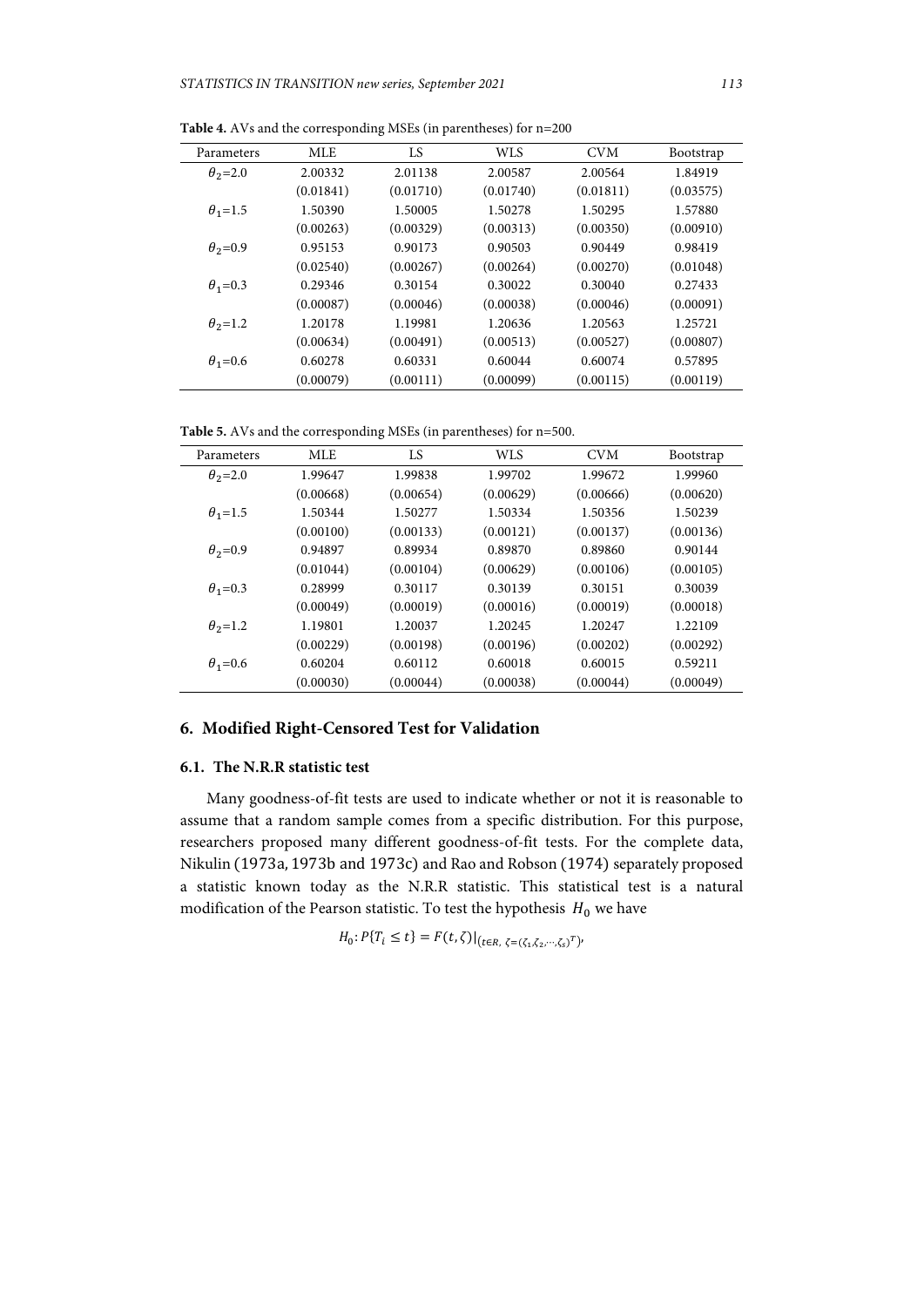where  $\zeta$  represents the vector of unknown parameters. Nikulin (1973a, 1973b and 1973c) and Rao and Robson (1974) proposed the N.R.R statistic defined as follows: Observations  $T_1, T_2, \dots, T_n$  are grouped in  $r$  subintervals and  $v_j = (v_1, v_2, \dots, v_r)^T$  is the vector of frequencies, where  $v_j$  is frequency of ith group and  $\sum_{j=1}^{r} v_j = n$ . The tests are based on the following Pearson's statistic

$$
Y^{2}\left(\underline{\hat{\zeta}}_{n}\right)=\chi_{n}^{2}\left(\underline{\hat{\zeta}}_{n}\right)+n^{-1}\ell^{T}\left(\underline{\hat{\zeta}}_{n}\right)\left(\mathbf{I}\left(\underline{\hat{\zeta}}_{n}\right)-\mathbf{J}\left(\underline{\hat{\zeta}}_{n}\right)\right)^{-1}\ell\left(\underline{\hat{\zeta}}_{n}\right),
$$

where

$$
\chi_n^2(\zeta) = \left(\frac{\nu_1 - np_1(\zeta)}{\sqrt{np_1(\zeta)}}, \frac{\nu_2 - np_2(\zeta)}{\sqrt{np_2(\zeta)}}, \dots, \frac{\nu_r - np_r(\zeta)}{\sqrt{np_r(\zeta)}}\right)^T,
$$

and  $p(\zeta)$  is the vector of probabilities and  $\zeta$  is the vector of parameters which can be known (simple hypothesis) or unknown (composite hypothesis). The  $Y^2$  statistic follows a chi-square distribution with  $(r - 1)$  degrees of freedom (for more details see Nikulin (1973a, 1973b and 1973c)).

#### **6.2. Application to right-censored real data**

To test the null hypothesis  $H_0$ , we use the N.R.R statistic. We compute the maximum likelihood estimators

$$
\widehat{\theta}_1 = 0.95473
$$
 and  $\widehat{\theta}_2 = 1.24885$ .

We then deduce the value of  $Y^2 = 11.05847$  . The critical value is

$$
\chi_{0.05}^2(6-1)=11.0705.
$$

Then, the N.R.R  $Y^2$  statistic value is less than the critical value, we say that taxes revenue data can be fitted by the XgRR model. The modified chi-squared test for composite hypothesis for complete samples was first considered by Nikulin (1973a, 1973b and 1973c), Rao and Robson (1974). Several goodness-of-fit tests have been suggested by the statisticians for censored data. Bagdonavicius and Nikulin  $(2011a, b)$ proposed a modification of the N.R.R statistic that takes into account random right censorship and based on the maximum likelihood estimators on the initial data, also follows a limiting Chi-square distribution. In this Section we develop the approach proposed by Bagdonavicius and Nikulin  $(2011a, b)$  to confirm the adequacy of XgRR model when the parameters are unknown and data are censored. Let us consider the composite hypothesis

$$
H_0 : F(t) \in F_0 = F_0(t, \zeta)|_{(t \in R^1, \zeta \in \Psi \subset R^s)}
$$

where  $\zeta$  is an unknown m-dimensional parameter and  $F_0$  is a differentiable and completely specified cdf with the support  $(0, \infty)$ . Let us consider a finite time interval, say, [0,  $\tau$ ], where  $\tau$  is the maximum time of the study, and divide it into  $k > s$  smaller intervals  $I_i = (a_{i-1}, a_i]$ , where

$$
0 < a_0 < a_1 \dots < a_{k-1} < a_k < +\infty
$$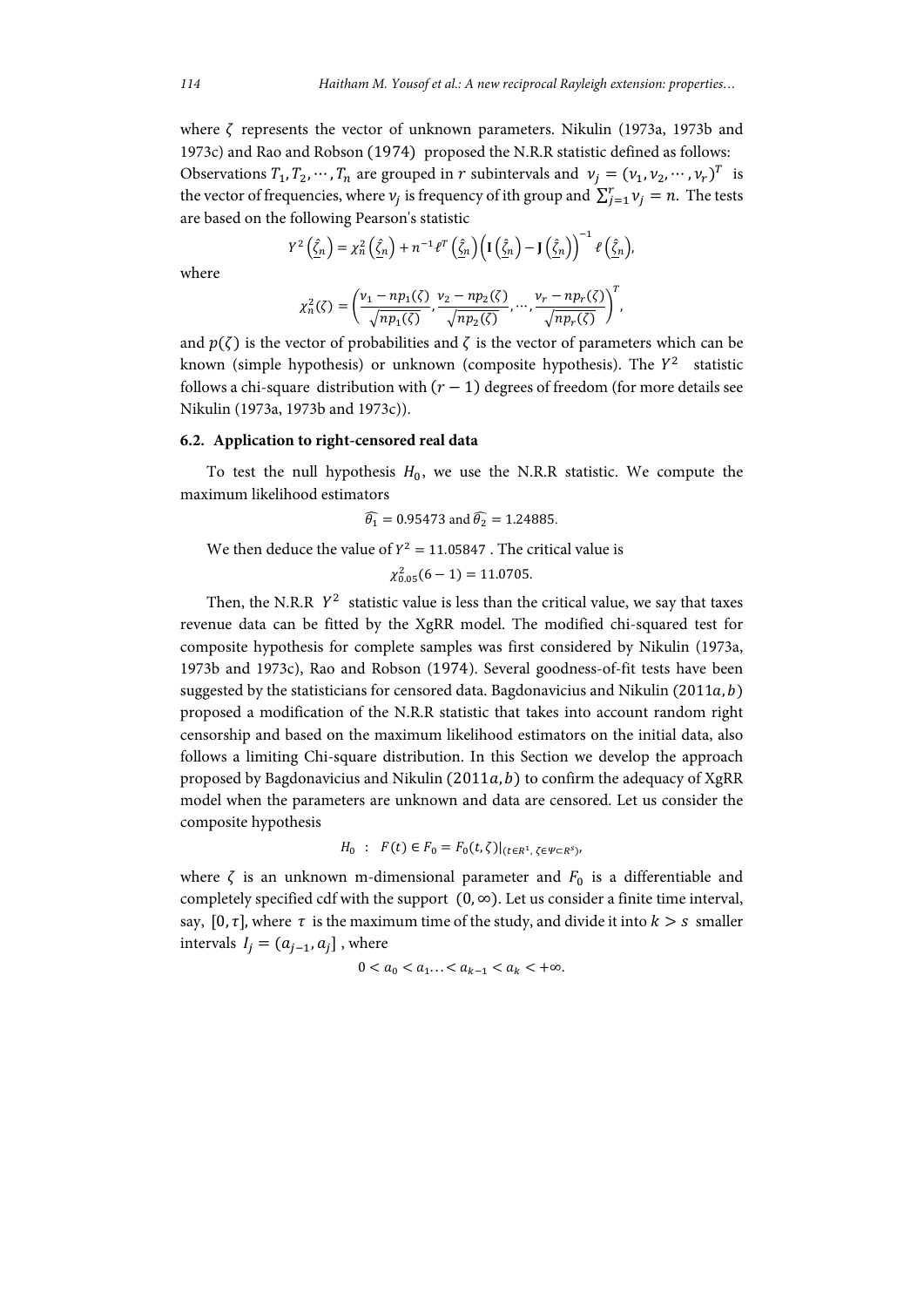In this case the estimated  $\hat{a}_{\bf k}$  is given by

$$
\hat{a}_k = \Lambda^{-1} \left\{ \frac{1}{n - i + 1} \left[ E_j - \sum_{l=1}^{i-1} \Lambda \left( T_{(l)}, \underline{\hat{\zeta}} \right) \right], \underline{\hat{\zeta}} \right\}, \hat{a}_k = t_{(n)} | j = 1, 2, ..., k
$$

where  $\hat{\zeta}$  is the maximum likelihood estimator of the parameter  $\zeta$ ,  $\Lambda^{-1}$  is the inverse of cumulative hazard function  $\Lambda$ ,  $T_{(i)}$  is the  $i^{th}$  element in the ordered statistics  $(T_{(1)},...,T_{(n)})$  and

$$
E_j = (n+1-i) \Lambda \left( \hat{a}_{(j)}, \hat{\zeta} \right) + \sum_{l=1}^{i-1} \Lambda \left( T_{(l)}, \hat{\zeta} \right),
$$

and  $a_i$  are random data functions such as the  $k$  intervals have equal expected numbers of failures  $e_i$ . Usually in real application we fix k. The test statistic for  $H_0$  is given in Goual et al. (2020) and Goual and Yousof (2019). The survival times in days are for the  $n = 51$  patients. The data are: 7, 34, 42, 63, 64, 74\*, 83, 84, 91, 108, 112, 129, 133, 133, 139, 140, 140, 146, 149, 154, 157, 160, 160, 165, 173, 176, 185\*, 218, 225, 241, 248, 273, 277, 279\*, 297, 319\*, 405, 417, 420, 440, 523\*, 523, 583, 594, 1101, 1116\*, 1146, 1226<sup>\*</sup>, 1349<sup>\*</sup>, 1412<sup>\*</sup>, 1417. (\* censored). We suppose that these data are distributed according to the XgRR distribution, we transform the survival times in months (1 month = 30.438 days), so the maximum likelihood estimates of the parameter vector  $\zeta$  are

## $\zeta = (5.00248, 1.378452)^T$

We choose  $r = 7$  as the number of classes. The elements of the test statistic  $Y_n^2$  is presented as follows, we find  $Y_n^2 = 14.000154$  and the critical value  $\chi_{0.05}^2(7) =$ 14.00924. Comparing the critical value and the statistic test  $Y_n^2$ , we can say that Arm-A head and neck cancer data can be adjusted by the XgRR model.

#### **7. Concluding remarks**

In this article, a new reciprocal Rayleigh extension called the Xgamma reciprocal Rayleigh model is defined and studied. Relevant statistical properties such as raw moments, incomplete moments and moment generating function are derived. After a quick study for their properties, different non-Bayesian estimation methods under uncensored schemes are considered and described such as the maximum likelihood estimation method, ordinary least square estimation method, weighted least square estimation method, Cramér–von-Mises estimation method and Bootstrapping method. The performances of the proposed estimation methods are investigated through a simulation study. Many bivariate and multivariate type models have been also derived based on Farlie Gumbel Morgenstern copula, Clayton copula, Renyi's entropy copula and Ali–Mikhail–Haq copula. A modified right-censored test for validation is applied to a right-censored real data set.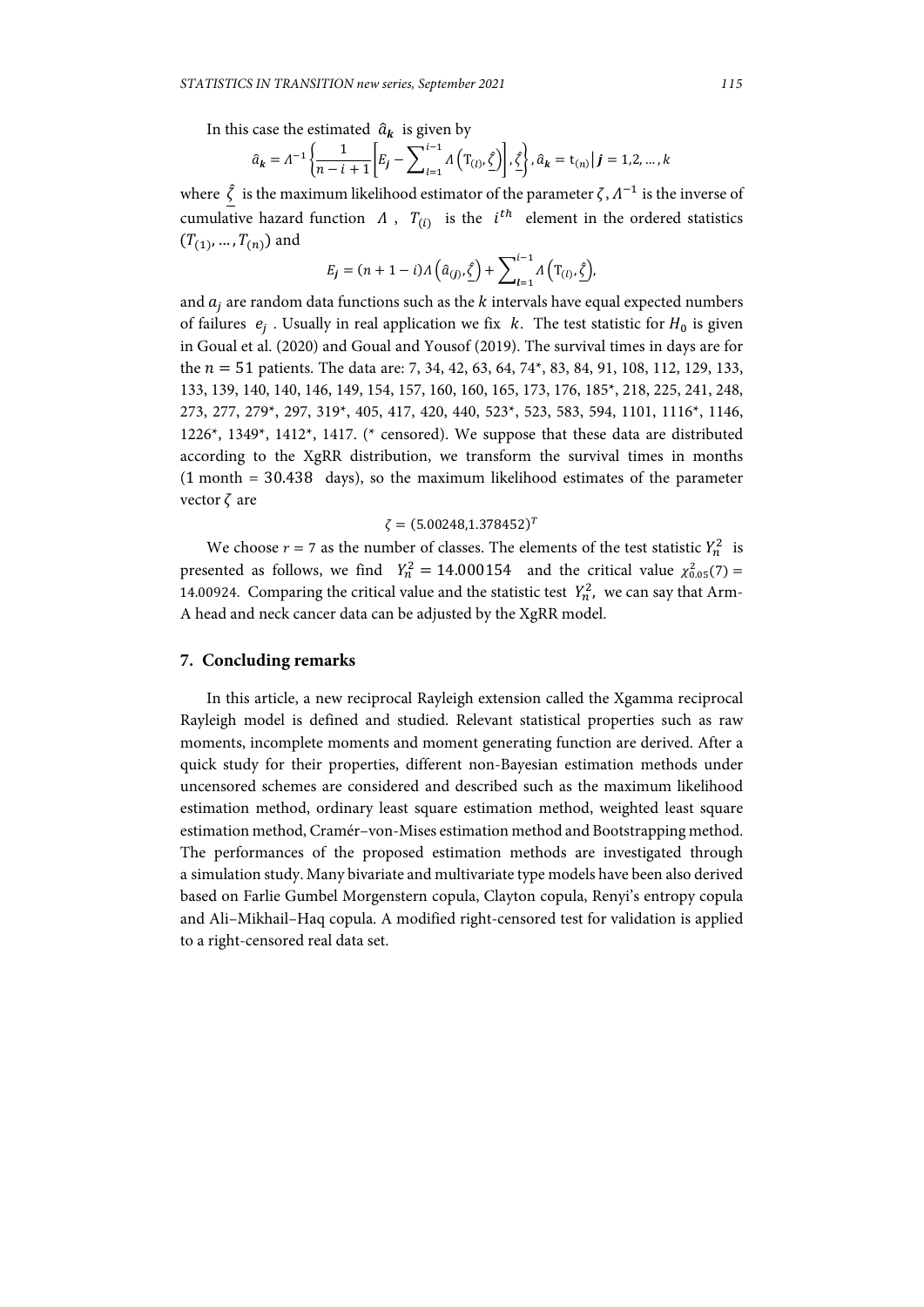As a potential future work, we can use and apply the well-known Bagdonavičius-Nikulin goodness-of-fit test and the modified version of the Bagdonavičius-Nikulin goodness-of-fit test to our new XgRR model and many other useful lifetime models (see Goual et al. (2019), Ibrahim et al. (2020), Yadav et al. (2020) and Mansour et al. (2020a-f) for more details). The reciprocal Rayleigh distribution can be extended using some new G families such as presented by Alizadeh et al. (2020) and El-Morshedy et al. (2021). Some useful real-life data sets can be cited from Elgohari and Yousof (2020a and 2020b).

# **References**

- Alizadeh, M., Ghosh, I., Yousof, H. M., Rasekhi, M. and Hamedani G. G., (2017). The generalized odd generalized exponential family of distributions: properties, characterizations and applications, J. Data Sci., Vol. 15, pp. 443–466.
- Alizadeh, M., Jamal, F., Yousof, H. M., Khanahmadi, M. and Hamedani, G. G., (2020). Flexible Weibull generated family of distributions: characterizations, mathematical properties and applications. University Politehnica of Bucharest Scientific Bulletin-Series A-Applied Mathematics and Physics, Vol. 82, pp. 145–150.
- Alizadeh, M., Rasekhi, M., Yousof, H. M. and Hamedani G. G., (2018). The transmuted Weibull G family of distributions. Hacettepe Journal of Mathematics and Statistics, Vol. 47, pp. 1–20.
- Alizadeh, M., Yousof, H. M. Rasekhi, M. and Altun, E., (2019). The odd log-logistic Poisson-G Family of distributions, Journal of Mathematical Extensions, Vol. 12, pp. 81–104.
- Aryal, G. R., Yousof, H. M., (2017). The exponentiated generalized-G Poisson family of distributions. Economic Quality Control, 32, pp. 1–17.
- Bagdonavicius, V., Nikulin, M., (2011a). Chi-squared Goodness-of-fit Test for Right Censored Data. International Journal of Applied Mathematics and Statistics, Vol. 24, pp. 30–50.
- Bagdonavicius, V., Nikulin, M., (2011b). Chi-squared tests for general composite hypotheses from censored samples. Comptes Rendus de l'académie des Sciences de Paris, Mathématiques, Vol. 349, pp. 219–223.
- Brito, E., Cordeiro, G. M., Yousof, H. M., Alizadeh, M. and Silva, G. O., (2017). Topp-Leone Odd Log-Logistic Family of Distributions, Journal of Statistical Computation and Simulation, Vol. 87, pp. 3040–3058.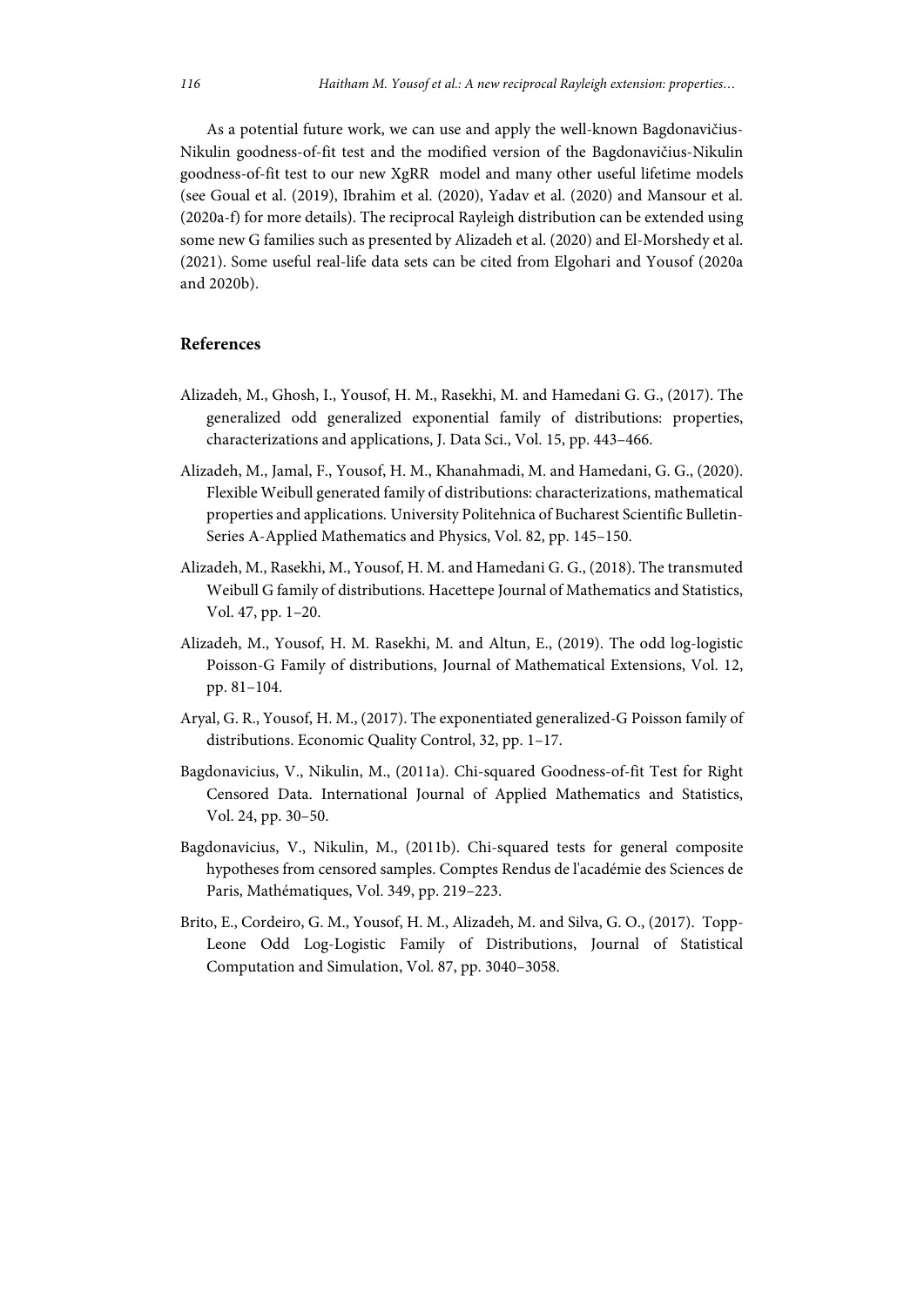- Cordeiro, G. M., Altun, E., Korkmaz, M. C., Pescim, R. R., Afify, A. Z. and Yousof, H. M., (2020). The xgamma Family: Censored Regression Modelling and Applications. Revista Colombiana de Estadística, Vol. 18, pp. 593–612.
- Cordeiro, G. M., Yousof, H. M., Ramires, T. G. and Ortega, E. M. M., (2018). The Burr XII system of densities: properties, regression model and applications. Journal of Statistical Computation and Simulation, Vol. 88, pp. 432–456.
- Chakraborty, S., Handique, L., Altun, E. and Yousof, H. M., (2018). A new statistical model for extreme values: mathematical properties and applications. International Journal of Open Problems in Computer Science and Mathematics, Vol. 12, pp. 1–18.
- Elgohari, H., Yousof, H. M., (2020a). A Generalization of Lomax Distribution with Properties, Copula and Real Data Applications. *Pakistan Journal of Statistics and Operation Research*, Vol. 16, pp. 697–711.
- Elgohari, H., Yousof, H. M., (2020b). New Extension of Weibull Distribution: Copula, Mathematical Properties and Data Modeling. *Statistics, Optimization & Information Computing*, Vol. 8, pp. 972–993.
- El-Morshedy, M., Alshammari, F. S., Hamed, Y. S., Eliwa, M. S., Yousof, H. M., (2021). A new family of continuous probability distributions. Entropy, Vol. 23, 194. https://doi.org/10.3390/e23020194
- Fréchet, M., (1927). Sur la loi de probabilité de lécart maximum. Ann. Soc. Pol. Math., Vol. 6, pp. 93–116.
- Gradshteyn, I. S., Ryzhik, I. M., (2002). Table of integrals, series, and products. San Diego, CA: Academic Press.
- Goual, H., Yousof, H. M. and Ali, M. M., (2019). Validation of the odd Lindley exponentiated exponential by a modified goodness of fit test with applications to censored and complete data. Pakistan Journal of Statistics and Operation Research, Vol. 15, pp. 745–771.
- Goual, H., Yousof, H. M., (2019). Validation of Burr XII inverse Rayleigh model via a modified chi-squared goodness-of-fit test. Journal of Applied Statistics, Vol. 47, pp. 1–32.
- Goual, H., Yousof, H. M., and Ali, M. M., (2020). Lomax inverse Weibull model: properties, applications, and a modified Chi-squared goodness-of-fit test for validation. Journal of Nonlinear Sciences & Applications (JNSA), Vol. 13, pp. 330– 353.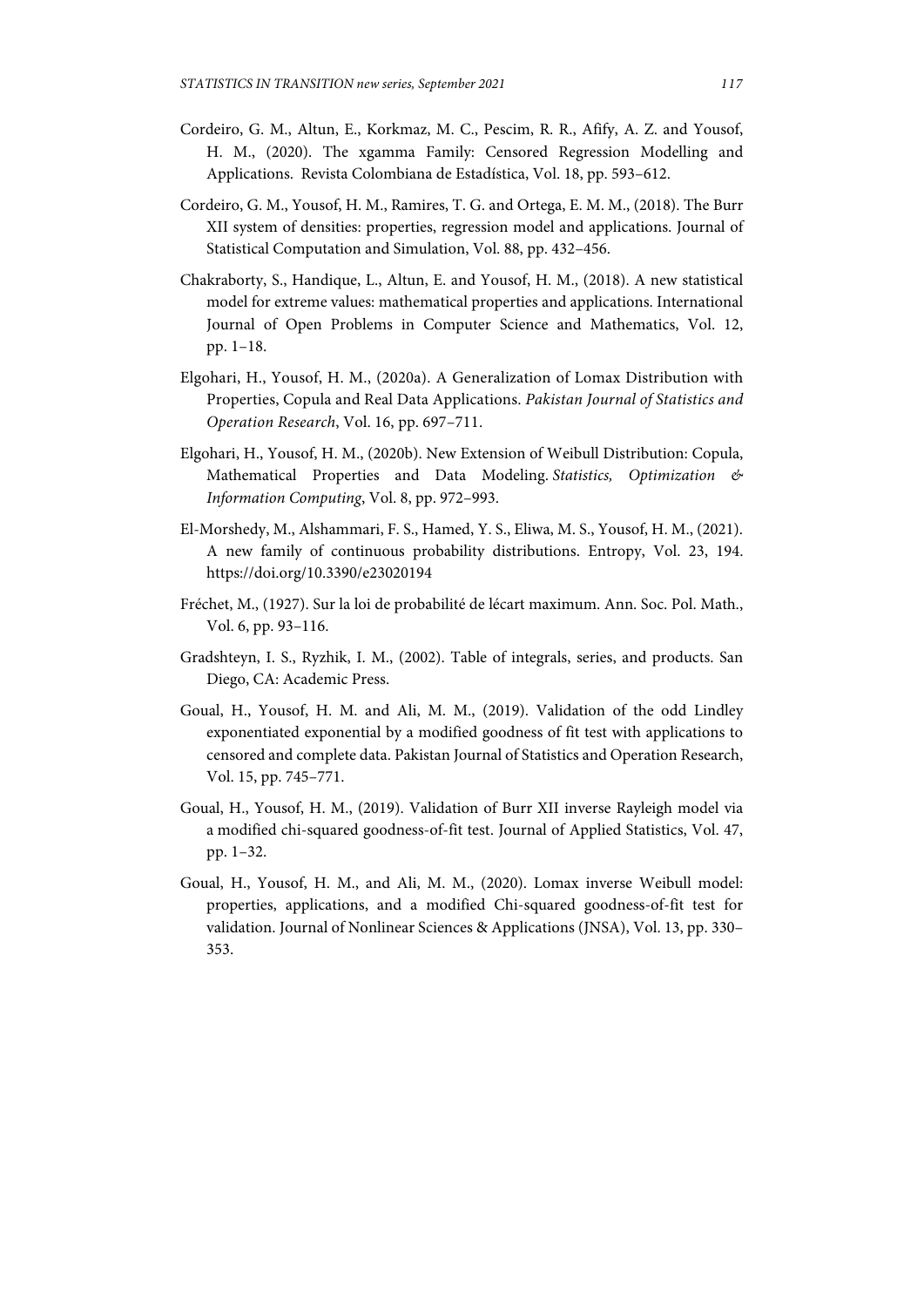- Gusmao, F. R. S., Ortega, E. M. M. and Cordeiro, G. M., (2011). The generalized inverse Weibull distribution. Statistical Papers, Vol. 52, pp. 591–619.
- Haq, M. A., Yousof, H. M. and Hashmi, S., (2017). A New Five-Parameter Fréchet Model for Extreme Values. Pakistan Journal of Statistics and Operation Research, Vol. 13(3), pp. 617–632.
- Hamedani G. G., Altun, E, Korkmaz, M. C., Yousof, H. M. and Butt, N. S., (2018). A new extended G family of continuous distributions with mathematical properties, characterizations and regression modeling. Pakistan Journal of Statistics and Operation Research, Vol. 14, pp. 737–758.
- Hamedani G. G., Rasekhi, M., Najibi, S. M., Yousof, H. M. and Alizadeh, M., (2019). Type II general exponential class of distributions. Pakistan Journal of Statistics and Operation Research , Vol. 15, pp. 503–523.
- Hamedani G. G., Yousof, H. M., Rasekhi, M., Alizadeh, M. and Najibi, S. M., (2017). Type I general exponential class of distributions. Pakistan Journal of Statistics and Operation Research, Vol. 14, pp. 39–55.
- Ibrahim, M., (2019). A new extended Fréchet distribution: properties and estimation. Pakistan Journal of Statistics and Operation Research, Vol. 15, pp. 773–796.
- Ibrahim, M., (2020a). The compound Poisson Rayleigh Burr XII distribution: properties and applications. Journal of Applied Probability and Statistics, Vol. 15, pp. 73–97.
- Ibrahim, M., (2020b). The generalized odd Log-logistic Nadarajah Haghighi distribution: statistical properties and different methods of estimation. Journal of Applied Probability and Statistics, Vol. 15, pp. 61–84.
- Ibrahim, M., Altun, E. and Yousof, H. M., (2020). A new distribution for modeling lifetime data with different methods of estimation and censored regression modeling. Statistics, Optimization & Information Computing, Vol. 8, pp. 610–630.
- Ibrahim, M., Yadav, A. S., Yousof, H. M., Goual, H. and Hamedani, G. G., (2019). A new extension of Lindley distribution: modified validation test, characterizations and different methods of estimation, Communications for Statistical Applications and Methods, Vol. 26, pp. 473–495.
- Jahanshahi, S. M. A., Yousof, H. M. and Sharma, V. K., (2019). The Burr X Fréchet Model for Extreme Values: Mathematical Properties, Classical Inference and Bayesian Analysis. Pakistan Journal of Statistics and Operation Research, Vol. 15, pp. 797–818.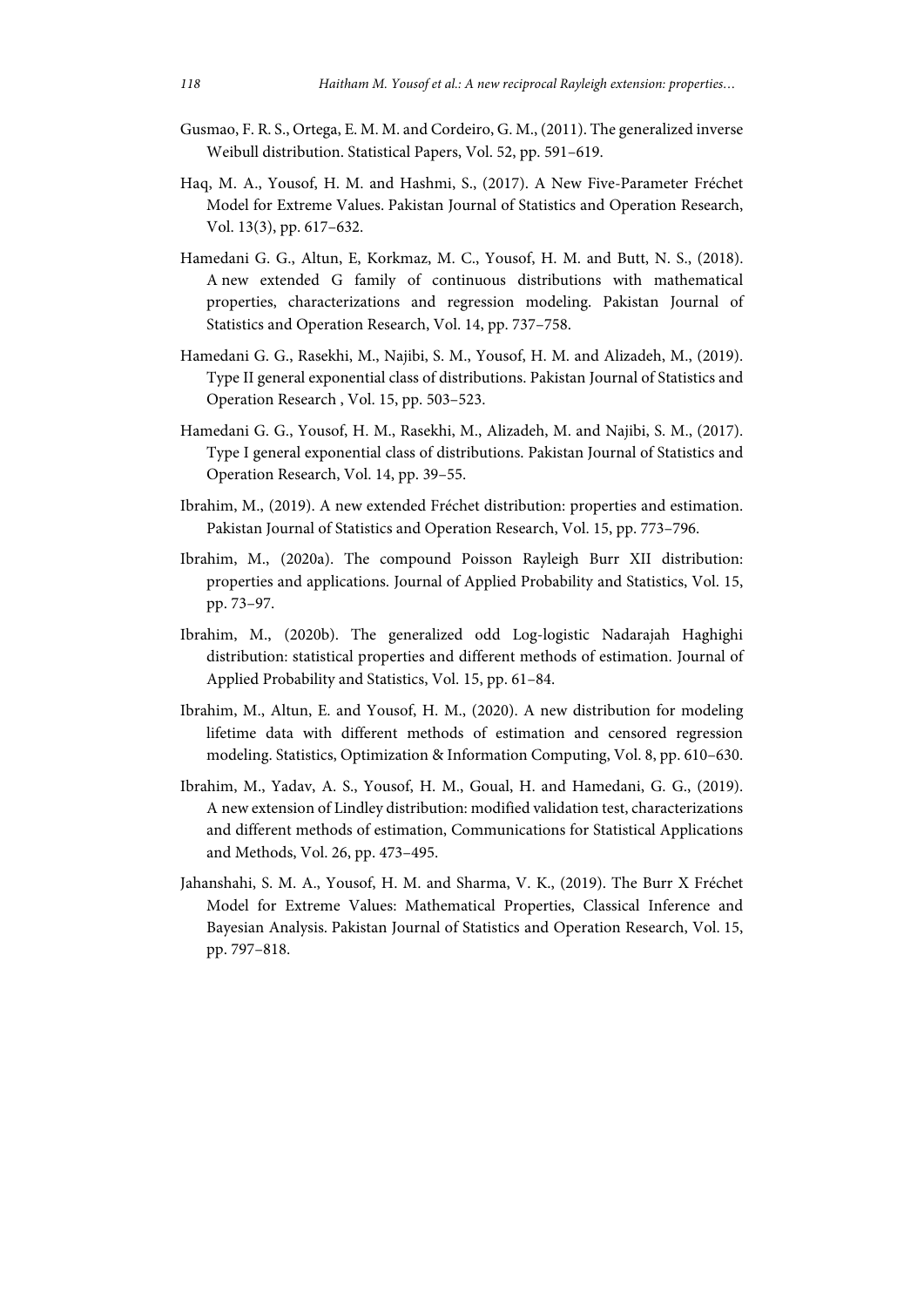- Johnson, N. L., Kemp, A. W. and Kotz, S., (2005). Univariate discrete distributions, 3rd edn. Wiley, Hoboken.
- Korkmaz, M. C., Altun, E., Yousof, H. M. and HAMEDANI G. G., (2019). The odd power Lindley generator of probability distributions: properties, characterizations and regression modeling, International Journal of Statistics and Probability, Vol. 8, pp. 70–89.
- Korkmaz, M. C., Yousof, H. M. and Ali, M. M., (2017). Some theoretical and computational aspects of the odd Lindley Fréchet distribution, Journal of Statisticians: Statistics and Actuarial Sciences, Vol. 2, pp. 129–140.
- Korkmaz, M. C., Yousof, H. M. and Hamedani G. G., (2018). The exponential Lindley odd log-logistic G family: properties, characterizations and applications. Journal of Statistical Theory and Applications, Vol. 17, pp. 554–571.
- Krishna, E., Jose, K. K., Alice, T. and Risti, M. M., (2013). The Marshall-Olkin Fréchet distribution. Communications in Statistics-Theory and Methods, Vol. 42, pp. 4091–4107
- Mahmoud, M. R., Mandouh, R. M., (2013). On the transmuted Fréchet distribution. Journal of Applied Sciences Research, Vol. 9, pp. 5553–5561.
- Mansour, M. M., Ibrahim, M., Aidi, K., Shafique Butt, N., Ali, M. M., Yousof, H. M. and Hamed, M. S., (2020a). A New Log-Logistic Lifetime Model with Mathematical Properties, Copula, Modified Goodness-of-Fit Test for Validation and Real Data Modeling. Mathematics, Vol. 8, p. 1508.
- Mansour, M. M., Butt, N. S., Ansari, S. I., Yousof, H. M., Ali, M. M. and Ibrahim, M., (2020b). A new exponentiated Weibull distribution's extension: copula, mathematical properties and applications. Contributions to Mathematics, Vol. 1 (2020), pp. 57–66, doi: 10.47443/cm.2020.0018
- Mansour, M., Korkmaz, M. Ç., Ali, M. M., Yousof, H. M., Ansari, S. I. and Ibrahim, M., (2020c). A generalization of the exponentiated Weibull model with properties, Copula and application. Eurasian Bulletin of Mathematics, Vol. 3, pp. 84–102.
- Mansour, M., Rasekhi, M., Ibrahim, M., Aidi, K., Yousof, H. M. and Elrazik, E. A., (2020d). A New Parametric Life Distribution with Modified Bagdonavičius– Nikulin Goodness-of-Fit Test for Censored Validation, Properties, Applications, and Different Estimation Methods. Entropy, Vol. 22, p. 592.
- Mansour, M., Yousof, H. M., Shehata, W. A. and Ibrahim, M., (2020e). A new two parameter Burr XII distribution: properties, copula, different estimation methods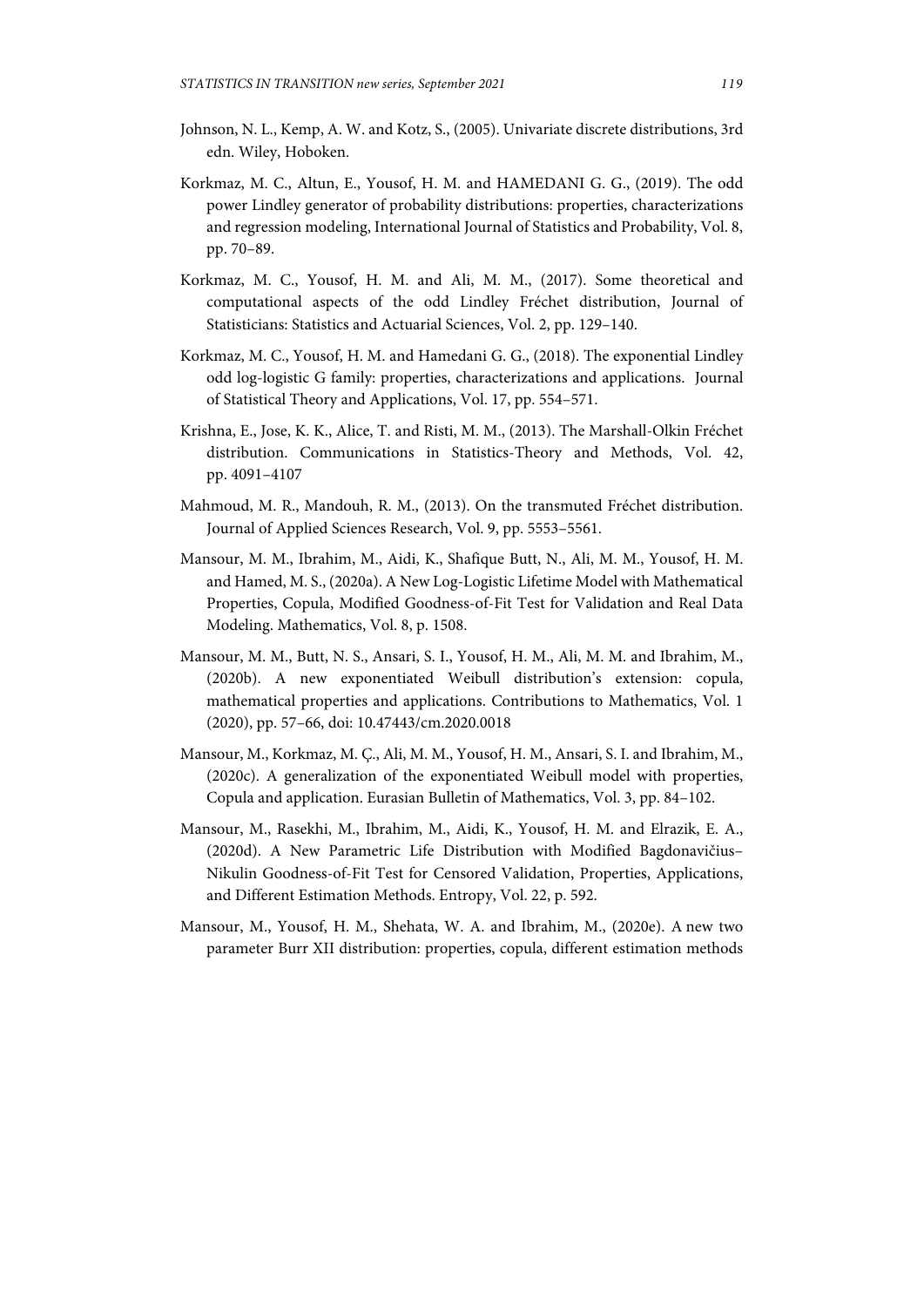and modeling acute bone cancer data. Journal of Nonlinear Science and Applications*,* Vol.13, pp. 223–238.

- Mansour, M. M., Butt, N. S., Yousof, H. M., Ansari, S. I. and Ibrahim, M., (2020f). A Generalization of Reciprocal Exponential Model: Clayton Copula, Statistical Properties and Modeling Skewed and Symmetric Real Data Sets. Pakistan Journal of Statistics and Operation Research, Vol. 16, pp. 373–386.
- Merovci, F., Alizadeh, M., Yousof, H. M. and Hamedani G. G., (2017). The exponentiated transmuted-G family of distributions: theory and applications, Communications in Statistics-Theory and Methods, Vol. 46, pp. 10800–10822.
- Merovci, F., Yousof, H. M. and Hamedani, G. G., (2020). The Poisson Topp Leone Generator of Distributions for Lifetime Data: Theory, Characterizations and Applications. Pakistan Journal of Statistics and Operation Research, Vol. 16, pp. 343–355.
- Nikulin, M. S., (1973a). Chi-square Test for Continuous Distributions with Shift and Scale Parameters. teor. Veroyatn. Primen, Vol. 18**,** pp. 559–568.
- Nikulin, M. S., (1973b). Chi-squared test for continuous distributions with shift and scal parameters. Theory of Probability and its Applications, Vol. 18, pp. 559–568.
- Nikulin, M. S., (1973c). On a Chi-squared test for continuous distributions. Theory of Probability and its Aplications, Vol. 19, pp. 638–639.
- Salah, M., El-Morshedy, M., Eliwa, M. S. and Yousof, H. M., (2020). Expanded Fréchet Model: Mathematical Properties, Copula, Different Estimation Methods, Applications and Validation Testing. Mathematics, Vol. 8, pp.19–49.
- Swain, J. Venkatraman, S. and Wilson, J., (1988). Least squares estimation of distribution function in Johnsons translation system, J. Stat. Comput. Simul., Vol. 29, pp. 271–297.
- Nascimento, A. D. C., Silva, K. F., Cordeiro, G. M., Alizadeh, M. and Yousof, H. M., (2019). The odd Nadarajah-Haghighi family of distributions: properties and applications. Studia Scientiarum Mathematicarum Hungarica, Vol. 56, pp. 1–26.
- Rao, K. C., Robson, D. S., (1974). A Chi-square statistic for goodness-of-fit tests within the Exponential family. Communication in Statistics, Vol. 3, pp.1139–1153.
- Yadav, A. S., Goual, H., Alotaibi, R. M. Rezk, H., Ali, M. M. and Yousof, H. M., (2020). Validation of the Topp-Leone-Lomax model via a modified Nikulin-Rao-Robson goodness-of-fit test with different methods of estimation. Symmetry, Vol. 12, pp. 1–26. DOI: 10.3390/sym12010057